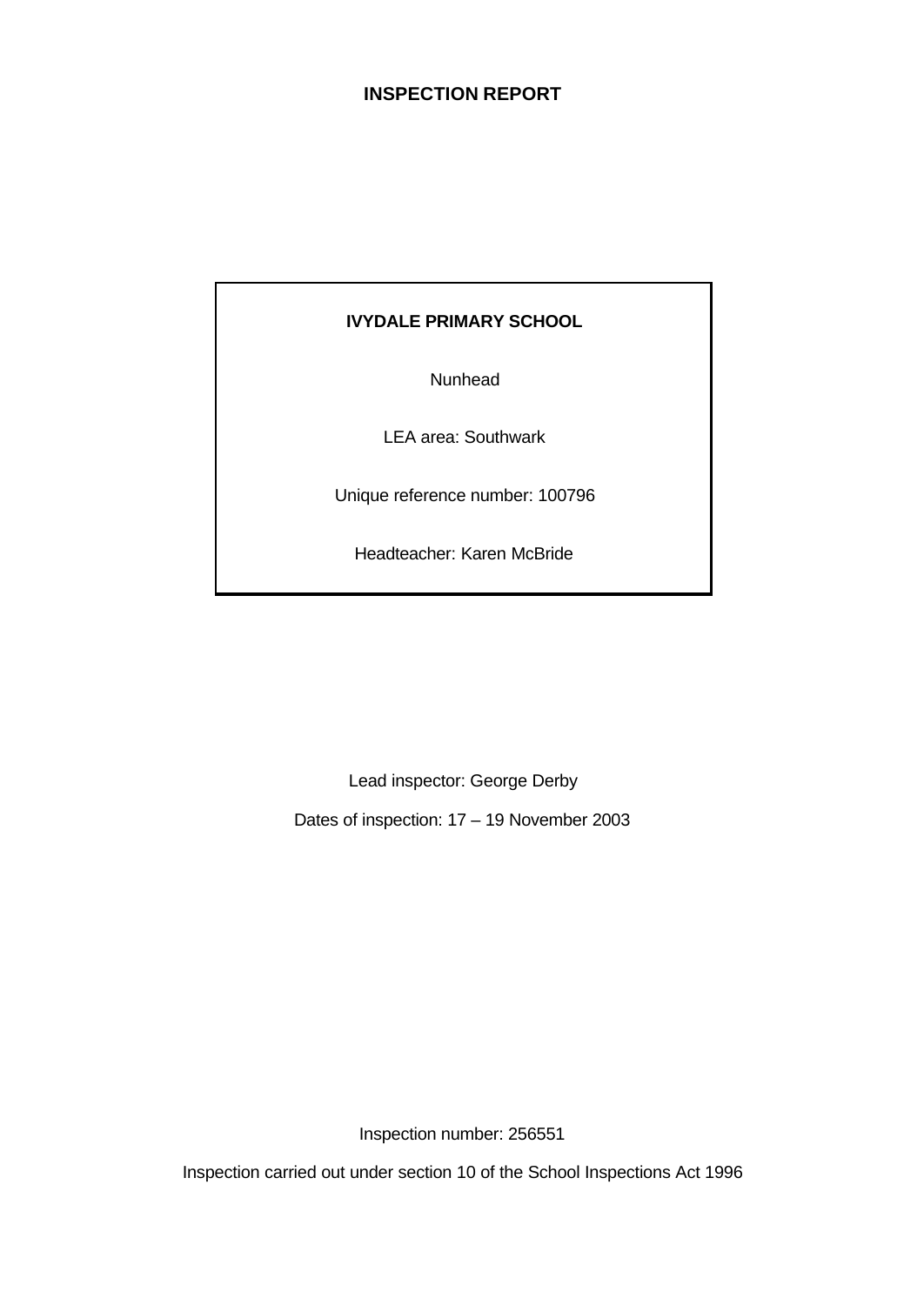# © Crown copyright 2004

This report may be reproduced in whole or in part for non-commercial educational purposes, provided that all extracts quoted are reproduced verbatim without adaptation and on condition that the source and date thereof are stated.

Further copies of this report are obtainable from the school. Under the School Inspections Act 1996, the school must provide a copy of this report and/or its summary free of charge to certain categories of people. A charge not exceeding the full cost of reproduction may be made for any other copies supplied.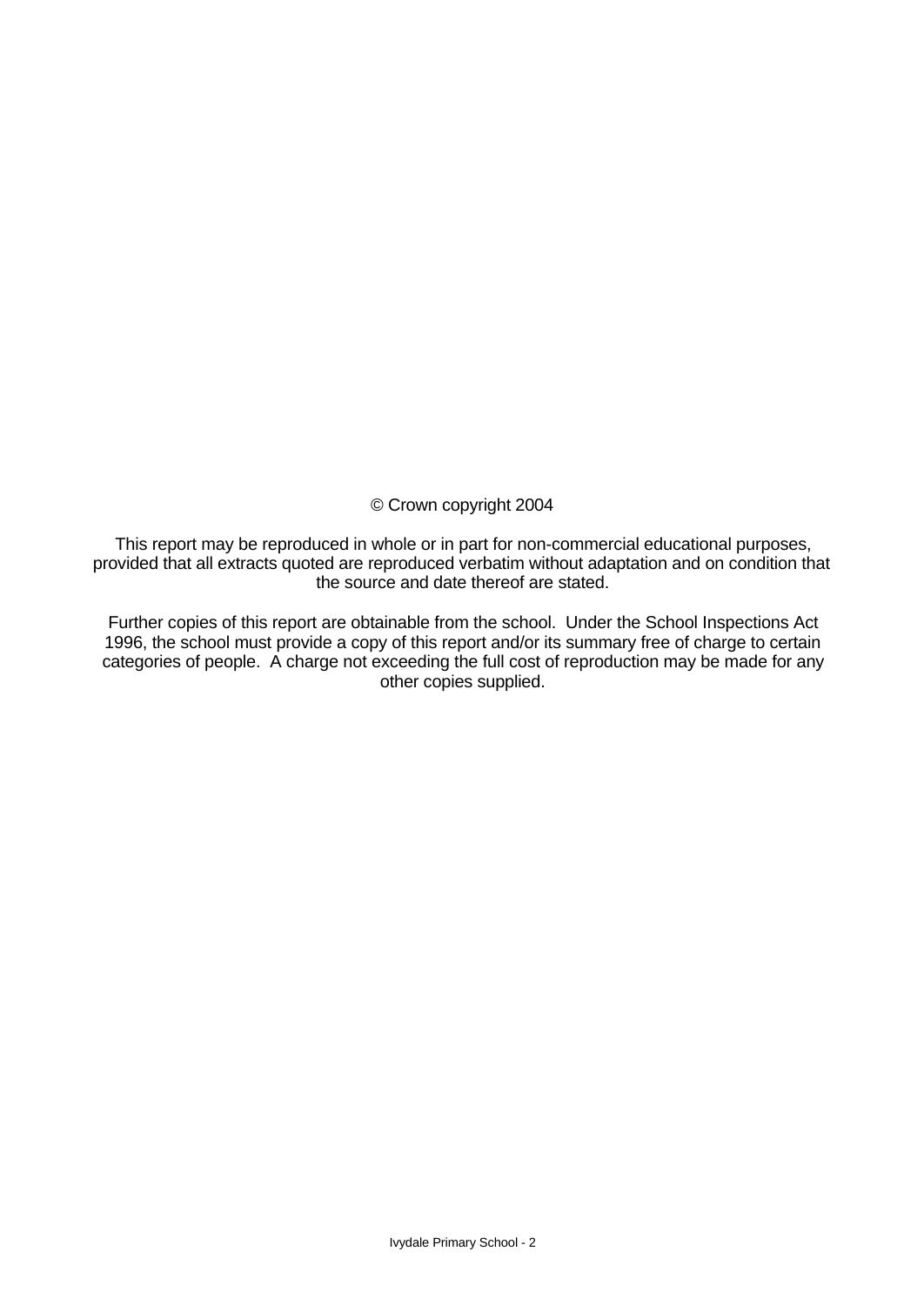# **INFORMATION ABOUT THE SCHOOL**

| Primary            |
|--------------------|
| Community          |
| 3 to 11 years      |
| Mixed              |
| 332                |
|                    |
| Ivydale Road       |
| Nunhead            |
| <b>SE15 3BU</b>    |
|                    |
| 020 7639 2702      |
| 020 7635 8218      |
|                    |
| The governing body |
| Susan Kane         |
|                    |
|                    |

Date of previous inspection: 29 October 2001

# **CHARACTERISTICS OF THE SCHOOL**

Ivydale is a large primary school drawing its pupils from the local area. At the time of the inspection it had 332 pupils on roll, including 44 part-time pupils in the Nursery. Over recent years the school's roll has reduced and there has been a considerable amount of mobility by families. The number of refugees has increased and there are currently 11 in the school. Just under a half of the pupils are of white British origin. The remainder of pupils represent nearly all ethnic groups, with those of black British, African or Caribbean origin forming the largest groups in the school. Eight per cent of pupils are at the early stages of learning English and just under 30 per cent of the pupils are entitled to free school meals. Pupils who enter or leave the school at times other than usual, amount to nearly 18 per cent of the school's roll and less than a half of the pupils in Year 6 in 2003 were on the roll of the school in 1999 when they were in Year 2. These are very high percentages. The number of pupils identified with special educational needs (SEN) is average but the number with Statements of Special Educational Need is above average. In addition, there are high numbers of pupils the school is currently concerned about who are being closely monitored.

The school currently has a full complement of teaching staff; one is temporary, however, and two are due to leave in the near future. Over the past two years, staff turnover has been considerable with a half of all the teachers being new to the school in that time.

The school's Nursery takes children who are three years of age during the school year and these are taught on a part time basis in two groups, one attending for morning sessions and another in the afternoon. They transfer to the Reception class at either the September or January in the school year in which they will be five years old. Most of the children in the Nursery usually transfer to the school's reception class. The attainment of children entering the school in the Nursery is below that of children of similar ages.

The school was designated as having serious weaknesses in 2001 when pupils did not make sufficient progress, behaviour around the school was inconsistent and teaching in Years 3-5 was unsatisfactory. Leadership and management were unsatisfactory.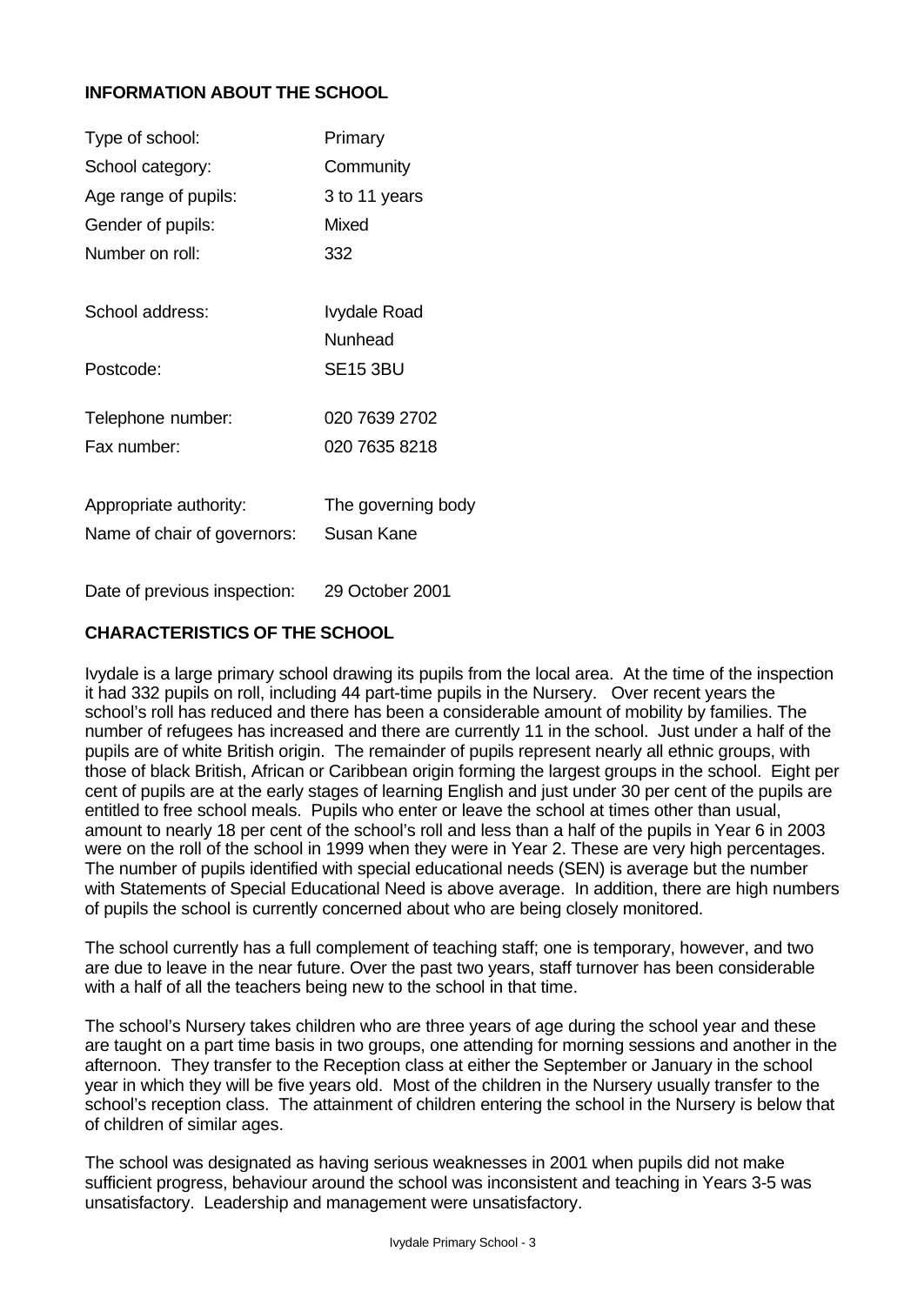## **INFORMATION ABOUT THE INSPECTION TEAM**

|       | Members of the inspection team | <b>Subject responsibilities</b> |                                             |
|-------|--------------------------------|---------------------------------|---------------------------------------------|
| 25349 | George Derby                   | Lead inspector                  | Science                                     |
|       |                                |                                 | Information and communication<br>technology |
|       |                                |                                 | Art and design                              |
|       |                                |                                 | Design and technology                       |
|       |                                |                                 | <b>Music</b>                                |
|       |                                |                                 | English as an additional language           |
| 1165  | Peter Dannheisser              | Lay inspector                   |                                             |
| 10099 | <b>Sue Lewis</b>               | Team inspector                  | English                                     |
|       |                                |                                 | Geography                                   |
|       |                                |                                 | History                                     |
|       |                                |                                 | Special educational needs                   |
| 16886 | <b>Richard Moseley</b>         | Team inspector                  | <b>Mathematics</b>                          |
|       |                                |                                 | Personal social and health<br>education     |
|       |                                |                                 | Physical education                          |
|       |                                |                                 | Religious education                         |
|       |                                |                                 | <b>Foundation Stage</b>                     |

The inspection contractor was:

Cambridge Education Associates

Demeter House Station Road **Cambridge** CB1 2RS

Any concerns or complaints about the inspection or the report should be made initially to the inspection contractor. The procedures are set out in the leaflet *'Complaining about Ofsted Inspections'*, which is available from Ofsted Publications Centre (telephone 07002 637833) or Ofsted's website (www.ofsted.gov.uk).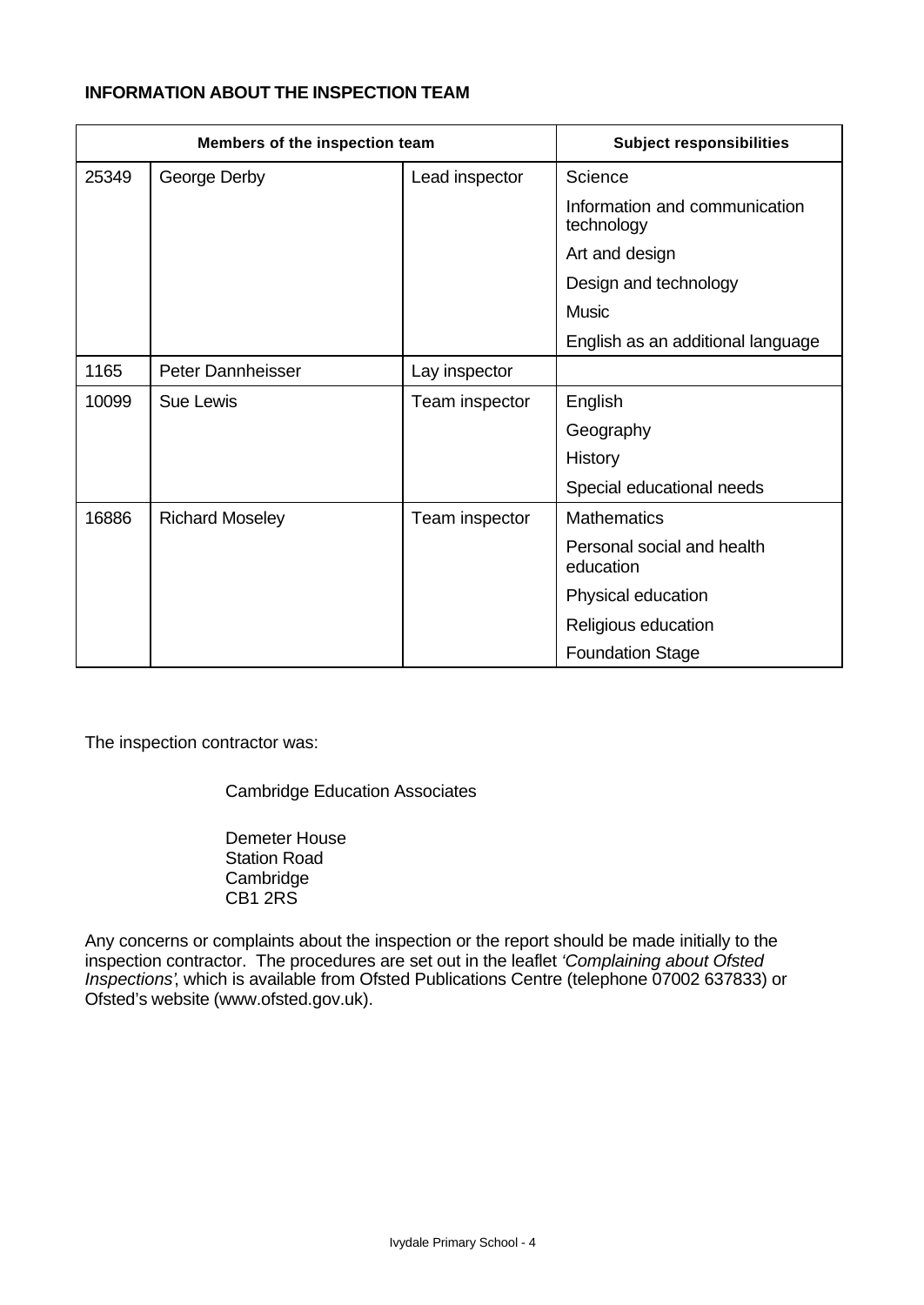# **REPORT CONTENTS**

|                                                                                                                                    | Page |
|------------------------------------------------------------------------------------------------------------------------------------|------|
| <b>PART A: SUMMARY OF THE REPORT</b>                                                                                               | 6    |
| <b>PART B: COMMENTARY ON THE MAIN INSPECTION FINDINGS</b>                                                                          |      |
| <b>STANDARDS ACHIEVED BY PUPILS</b>                                                                                                | 8    |
| Standards achieved in areas of learning, subjects and courses                                                                      |      |
| Pupils' attitudes, values and other personal qualities                                                                             |      |
| <b>QUALITY OF EDUCATION PROVIDED BY THE SCHOOL</b>                                                                                 | 12   |
| Teaching and learning<br>The curriculum<br>Care, guidance and support<br>Partnership with parents, other schools and the community |      |
| <b>LEADERSHIP AND MANAGEMENT</b>                                                                                                   | 18   |
| PART C: THE QUALITY OF EDUCATION IN AREAS OF LEARNING, AND<br><b>SUBJECTS</b>                                                      | 20   |
| AREAS OF LEARNING IN THE FOUNDATION STAGE                                                                                          |      |
| <b>SUBJECTS IN KEY STAGES 1 AND 2</b>                                                                                              |      |
| <b>PART D: SUMMARY OF THE MAIN INSPECTION JUDGEMENTS</b>                                                                           | 35   |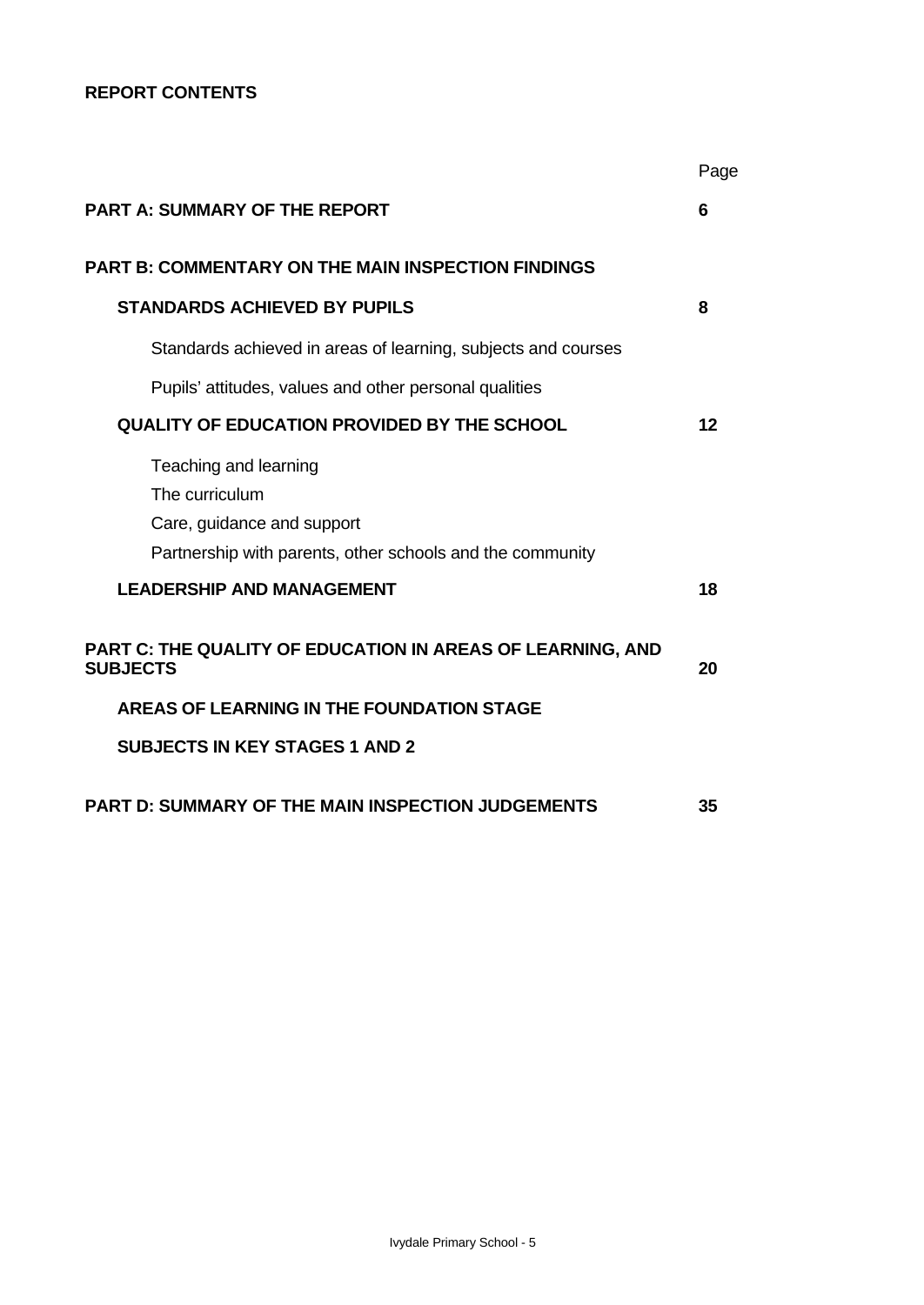# **PART A: SUMMARY OF THE REPORT**

# **OVERALL EVALUATION**

**Ivydale is a sound and improving school.** It has a strong commitment to meeting the needs of all pupils, especially in relation to their personal achievement. It is well led and managed and staff have worked very hard to improve provision during a period of considerable difficulty. The school has a strong ethos of celebrating and valuing pupils' achievements and supports their personal development well. As a result, pupils' attitudes to their work are very good and they try very hard. Standards, by the time the pupils leave the school, have been low (mainly because of high levels of mobility). However, pupils' achievement is currently good overall and standards are improving across the school. Teaching is good overall. The school regards all pupils as part of its family and successfully includes all. It provides satisfactory value for money.

The school's main strengths and weaknesses are:

- Pupils' standards and achievements in music and art are very high; the school excels in providing pupils with opportunities to learn in these subjects.
- The opportunities to learn outside lessons are very strong.
- Standards in information and communication technology (ICT) are in line with what they should be for pupils' ages and pupils achieve well; there is limited use of ICT to support learning in subjects, however.
- Pupil's achievements in English, mathematics and in personal, social and health education (PSHE) are good.
- The pupils' attitudes to their work are very good, their behaviour in lessons and around the school is good and relationships are very strong; staff insist on high standards of behaviour and the work of the learning mentor has significantly improved pupils' behaviour and attendance.
- Teaching is good overall and there is a high degree of encouragement given to pupils; however recent weaknesses in Reception are being rigorously tackled and support provided.
- The school is well led and managed; commitment to improvement is high, but planning for future development (although satisfactory) needs to encompass a wider range of the school's work.
- Attendance and punctuality were poor last year; they have shown significant improvement in recent months; currently attendance is in line with the national figures.

The school has improved well since it was designated as having serious weaknesses in 2001. Standards in English, mathematics and science are still lower than they should be, although achievement overall is now good. The school has been transformed into an ordered place of learning with high standards of discipline and effective pupil management. Leadership is decisive and teaching has improved through rigorous monitoring and support. The curriculum, especially in Years 3 to 6, and the assessment of pupils' learning, are now good.

# **STANDARDS ACHIEVED**

| <b>Results in National</b><br>Curriculum tests at the end |      | all schools |      | similar schools |
|-----------------------------------------------------------|------|-------------|------|-----------------|
| of Year 6, compared with:                                 | 2001 | 2002        | 2003 | 2003            |
| English                                                   |      | F*          |      |                 |
| mathematics                                               |      | F*          |      |                 |
| science                                                   |      | F*          |      |                 |

*Key: A - well above average; B – above average; C – average; D – below average; E – well below average Similar schools are those with similar percentages of pupils eligible for free school meals*

**Pupils achieve well.** Children enter the school with attainment below that of other children of their age. They make sound progress in the Nursery. Progress is currently limited in Reception, however, but records show this to have been at least sound, previously. Standards are below average overall, but are best in Years 1 and 2, where the school's population is more stable;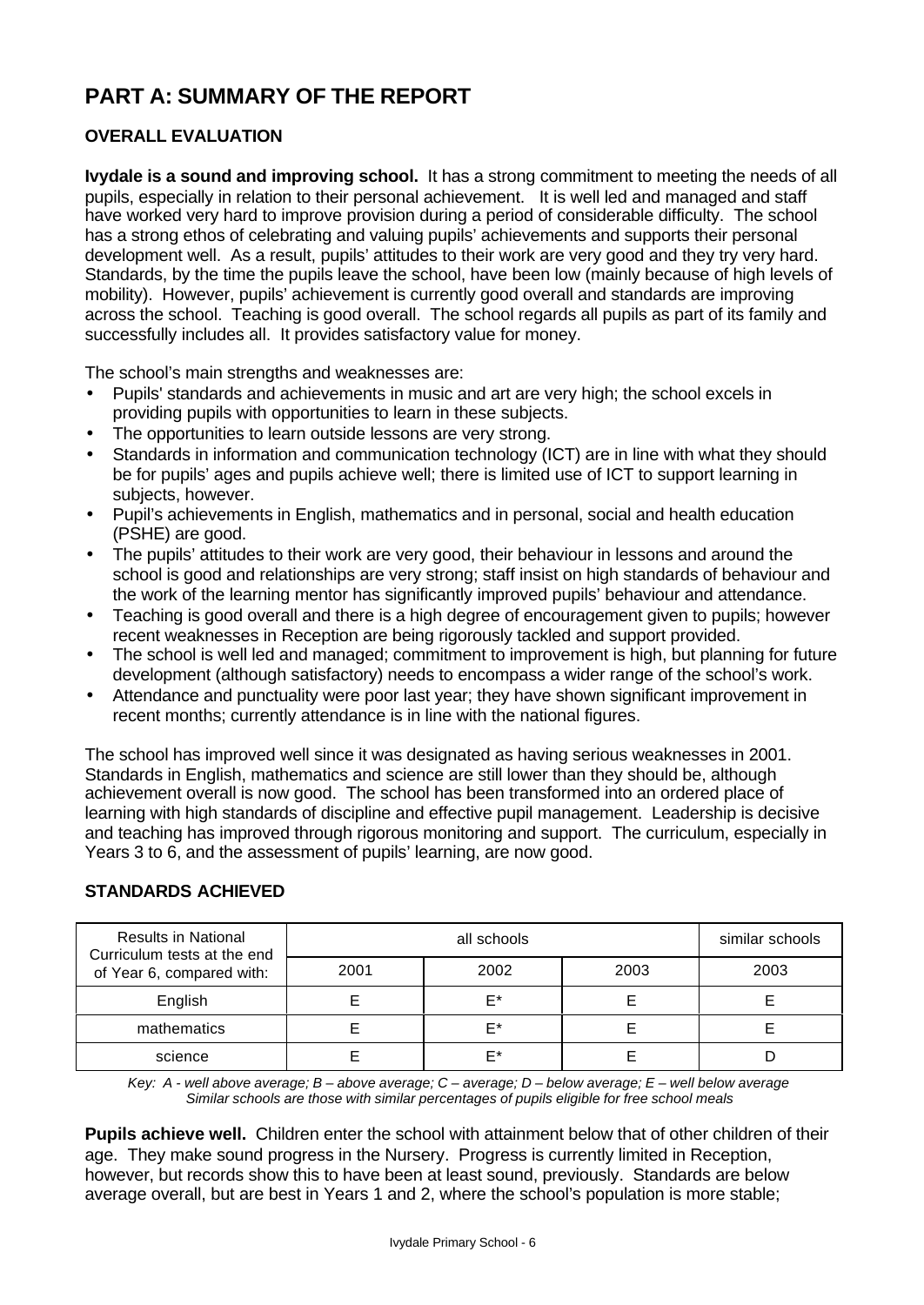compared with similar schools, their standards in the Year 2 national tests in 2003 were above average. Standards judged during the inspection are also below the national average in Years 3-6, although improved. Significant numbers of pupils who have a Statement of Special Educational Needs (SEN) and those learning English as an additional language (EAL) do well because of the personal support they get and the modified work provided. The achievement of pupils from all minority ethnic groups is closely matched.

**Pupils' personal qualities, including their spiritual, moral, social and cultural development is strongly promoted.** There is a strong commitment to celebration with spiritual values fostered through this and reflection; moral and cultural values are promoted very well. Pupils are enthusiastic learners, motivated and eager to learn. Behaviour in school is good. Attendance has been well below average but has shown recent improvement. Punctuality is unsatisfactory, however.

# **QUALITY OF EDUCATION**

**The school provides a good quality education for its pupils.** This is because teaching is **good** overall and staff provide good care for the pupils and know them well. They plan interesting and exciting lessons, which ensure pupils' interest and involvement. As a result, they work very productively and collaborate well with each other. However, ICT is used little to support learning in other subjects. Teaching in the Reception class has weaknesses mainly because of difficulties with pupil management and the amount of challenge in lessons. Standards are rising in other parts of the school because of the school's good monitoring and assessment of its pupils and of where help for pupils needs to be targeted the most. Overall the school offers a good programme of work to help pupils' learn and very good opportunities to enrich their learning through art, sport, drama and music. Links with parents are good and there are very strong partnerships with the community.

# **LEADERSHIP AND MANAGEMENT**

**Leadership and management of the school are good.** The headteacher provides strong leadership and has very good support from the governing body; the school's work and staff's performance are now rigorously monitored and improvements made, as a result. The school has extended its previous action plan to continue the improvement planned over the last two years, but not all the school needs to do is contained in this document. For instance, possible scenarios for addressing the school's considerable deficit are not mentioned. Leadership and management by the 'leadership team' and by co-ordinators are good, although some staff are new to their roles. There is a very strong, shared vision and a great determination to improve standards.

# **PARENTS' AND PUPILS' VIEWS OF THE SCHOOL**

Parents are pleased to send their children to Ivydale. There has been some concern over bullying but this relates mainly to past experiences. Pupils in Year 6, as well as others spoken to, feel that the school is good, and they are positive about the staff and clubs.

# **IMPROVEMENTS NEEDED**

In order to raise standards further, the most important things the school should do are:

- improve the school improvement plan so that it covers all the school's priorities over the forthcoming years;
- improve the quality of teaching in the Reception class and strengthen provision in the Foundation Stage overall to raise standards further;
- increase the use of ICT to support learning in all subjects;
- continue to improve pupils' attendance.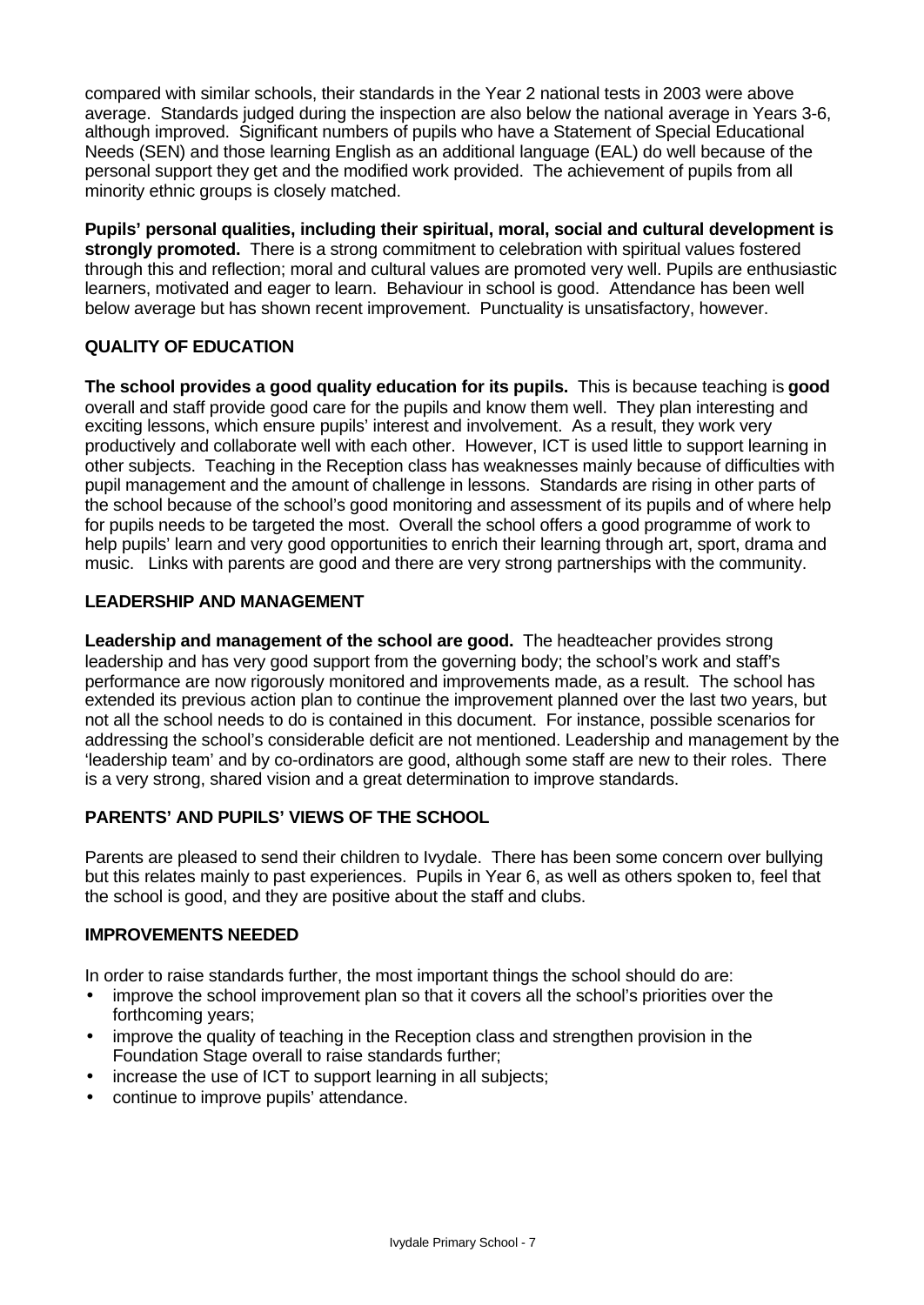# **PART B: COMMENTARY ON THE INSPECTION FINDINGS**

# **STANDARDS ACHIEVED BY PUPILS**

#### **Standards achieved in areas of learning, subjects and courses**

Pupils' attainment in the Year 2 and Year 6 national tests in the past few years has generally been well below average. However, these were above average in relation to similar schools for Year 2 pupils last year. Standards are improving. The standards reached by pupils in the current Year 2 are below average overall but are approaching the average in science and mathematics. In Year 6, the pupils' standards are below average. Pupils achieve well across the school because of good teaching and teachers' knowledge of where pupils' strengths and weaknesses lie. Achievement is satisfactory in the Nursery but limited in Reception. Achievement in Years 1 to 6 is good.

#### **Main strengths and weaknesses**

- The headteacher and staff are working hard to improve standards; pupils' mobility is a major factor for why standards are low.
- The quality of teaching in the Reception class limits children's progress; more could be done to collect information on children's skills on entry to the Nursery to plan work and help to raise their attainment.
- Although standards are below average by the time the pupils leave the school in English and mathematics, and closer to the average in science, they achieve well overall.
- In ICT, standards are at the level expected for pupils' ages; in some areas they are slightly higher and overall pupils achieve well in ICT.
- Standards in music and art are high.
- Pupils with SEN and those with EAL achieve well.

#### *Standards in national tests at the end of Year 2 – average point scores in 2003*

| Standards in:      | School results | National results |
|--------------------|----------------|------------------|
| Reading            | 15.0 (14.2)    | 15.9 (15.8)      |
| Writing            | 14.7 (12.8)    | 14.8 (14.4)      |
| <b>Mathematics</b> | 16.0(16.4)     | 16.5(16.5)       |

*There were 46 pupils in the year group. Figures in brackets are for the previous year.*

#### *Standards in national tests at the end of Year 6 – average point scores in 2003*

| Standards in:      | School results | National results |
|--------------------|----------------|------------------|
| English            | 24.5 (22.6)    | 26.8(27.0)       |
| <b>Mathematics</b> | 23.5(21.9)     | 26.8 (26.7)      |
| Science            | 27.0(23.3)     | 28.6 (28.3)      |

*There were 56 pupils in the year group. Figures in brackets are for the previous year.*

#### **Commentary**

1. The headteacher has worked hard to raise standards. A competent leadership team and very good support by governors has led to rigorous monitoring of the school's work to identify why standards are as they are and how the school's provision can improve. The work by coordinators is having a positive effect, although some are new to their roles and have undertaken little monitoring as yet. Better planning and improved challenge for pupils has resulted, but this has not yet had a full impact on the oldest pupils. Pupils' achievement is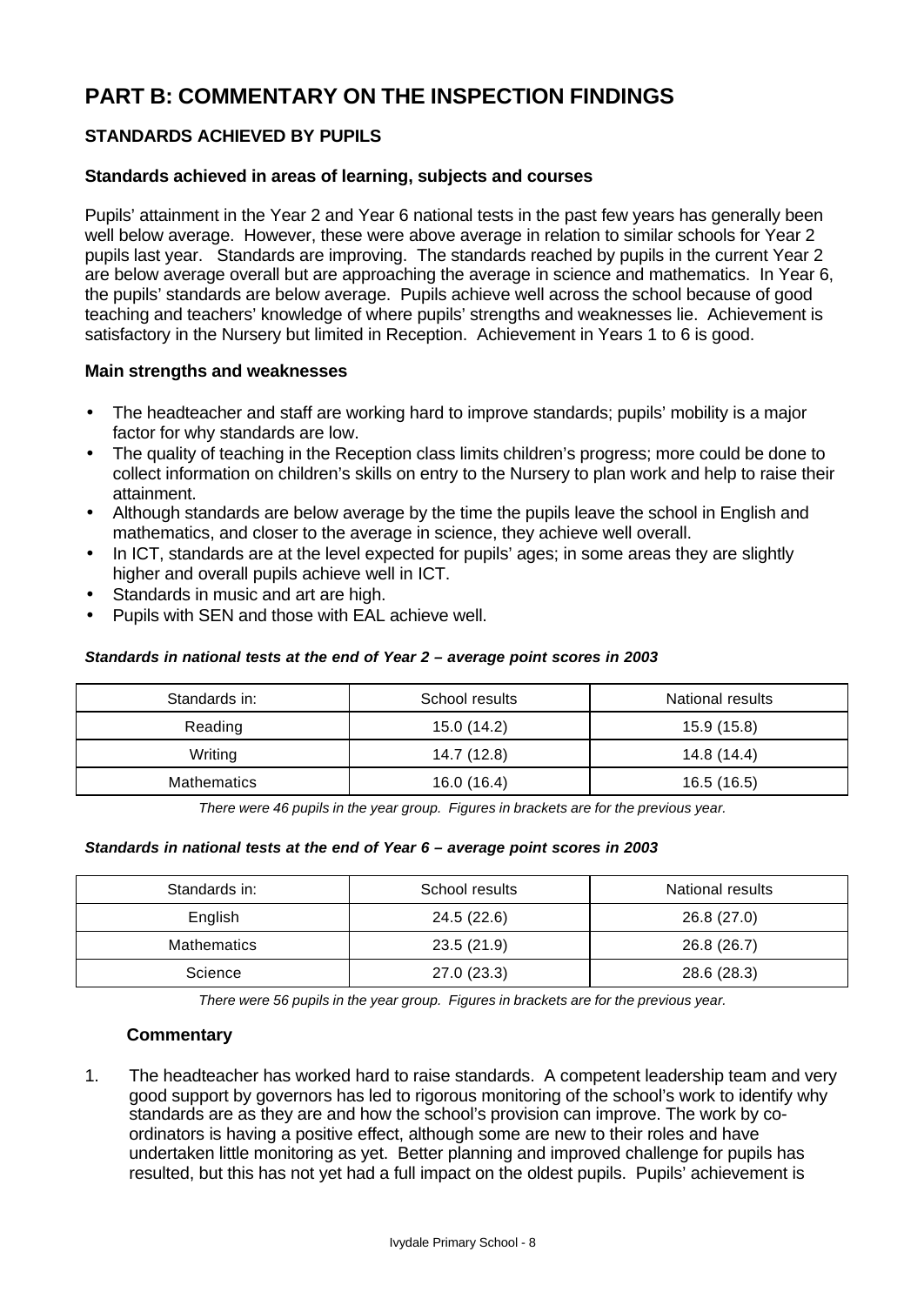good, despite many coming from difficult circumstances and backgrounds. The pupils' personal development is very good, and is supported by the school's good ethos of care and concern for all pupils.

- 2. The school's results in the national tests at the end of Year 2 show an improving picture of standards in reading, writing and mathematics since 2001. The school's monitoring shows, that from their starting points, these pupils made good progress overall. Results in national tests at the end of Year 6 show standards had declined since 1999 but have risen over the last two years. The major factor for this has been the extremely high level of pupil mobility the school has encountered over past three years. The school's data show that, over this time, mobility in Years 3 to 6 has risen significantly and over half of the pupils in Year 6 in 2003 were not present in the school in Year 2. Families move in and out of the area regularly, often with a view to staying a few years and then transferring to a 'better' area or to locate a secondary school further afield. The number of families with refugee status is relatively small. although this is rising.
- 3. The school monitors pupils' progress well and responds positively to their individual needs. It largely knows where they need help and keeps a careful check on the achievements of the different groups of pupils. The school's data, confirmed by inspection evidence, show that the achievement of the majority of pupils is good. Pupils with SEN are well supported by teaching assistants with work that is well matched to their particular levels. Individual education plans are of good quality and are taken account of well in teachers' planning. This helps the pupils make the best progress they can and to achieve well.
- 4. The children entering the school are well supported by the caring Nursery staff. The children's induction to school is managed well and their personal development emphasised well. Close liaison with parents helps relieve anxieties. However, the school does not take the full advantage of this link to obtain information about children's development, to help get them off to a flying start when admitted to Nursery.
- 5. The teacher and assistant in the Reception class have tried to build on the children's experiences in Nursery but there have been problems in the way the children respond to the rules and expectations. These are inconsistently applied and children (mostly of whom have the potential to do well) take advantage of the situation. Work is insufficiently matched to children's needs.
- 6. Pupils' achievement in English is good. Language and literacy are strongly promoted. The high level of support by staff for reading and speaking has a significantly positive impact on pupils' attitudes to English. Children with EAL do well due to the strong personal support for their needs in class. Writing is well promoted. Spelling is weak, however. Pupils' achievement in mathematics is good because of good teaching. Pupils' achievement in science is good in Years 1 and 2 because of very good attention to practical work and to pupils' interpreting what they see in a scientific way.
- 7. The school has improved its provision for ICT since the last inspection. It now provides pupils with generally good quality teaching and regular access to computers. Pupils achieve well and reach standards in line with those expected for their age. In graphics and wordprocessing the skills tend to be at a higher level and Year 6 pupils show good understanding of the use and application of ICT. Pupils' learning is sometimes restricted by too few computers and opportunities to practise their skills in other subjects.
- 8. Pupils excel in music because of the comprehensive programme of work provided which starts very early on in school life. Work is co-ordinated by a highly competent subject leader who works together with other subject leaders to often provide an integrated programme of art, music, drama and dance. Pupils are taught instruments by experts who know how to make the work interesting and who inspire them. Similarly in art, the high degree of subject knowledge by staff is a major influence on the development of pupils' skills knowledge and understanding.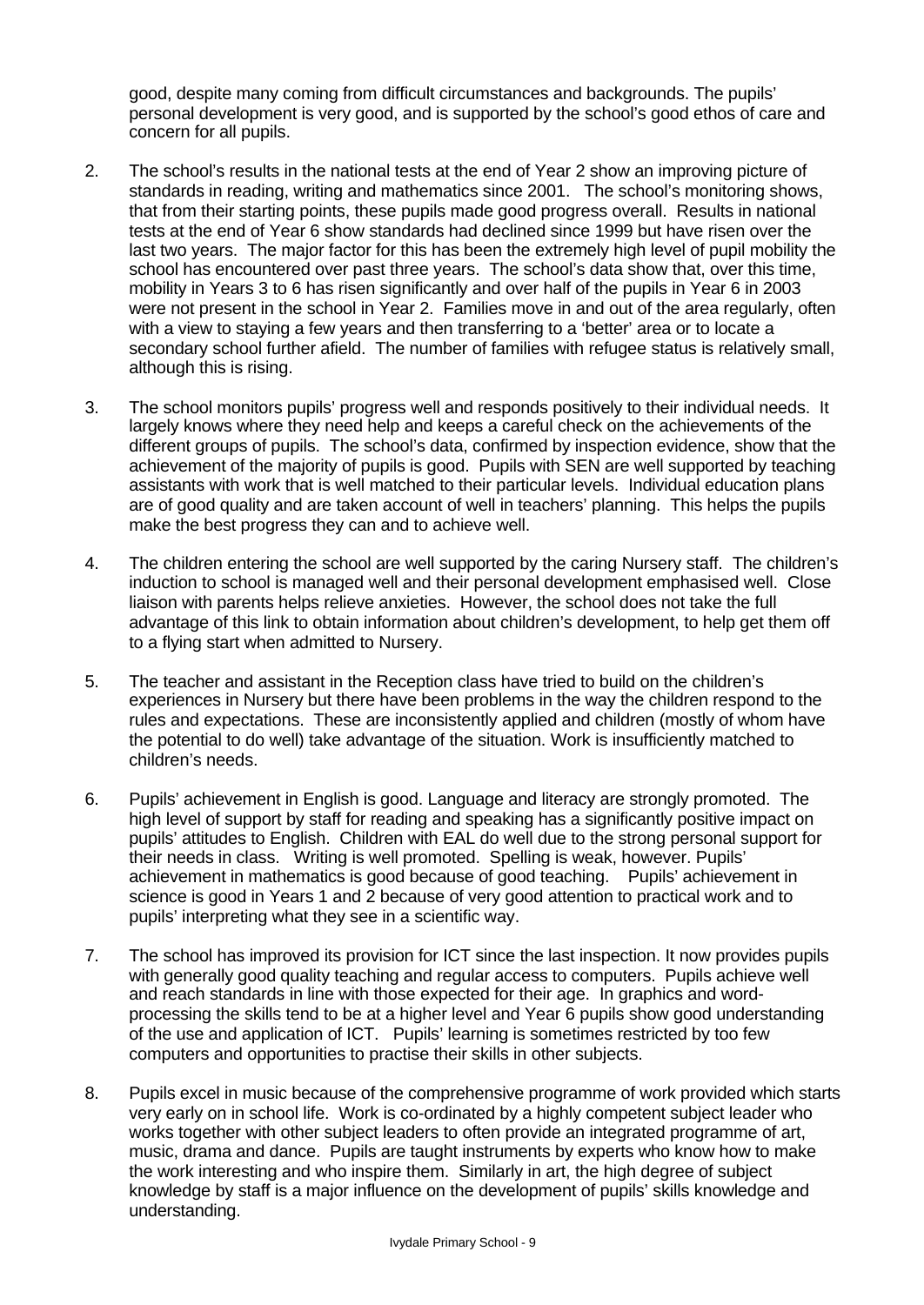# **Pupils' attitudes, values and other personal qualities**

Pupils' attitudes are very good and behaviour is generally good. The pupils' personal development, including their spiritual, moral, social and cultural development is also very good. Attendance is unsatisfactory. Although pupils' attendance and punctuality were poor last year but these have recently improved thanks to the good efforts by the school and parents.

#### **Main strengths and weaknesses**

- The caring ethos of the school permeates all activities, and helps to promote pupils' very good relationships, attitudes and personal development.
- The very good role models of the staff ensure that pupils quickly know the difference between right and wrong and behave well.
- Pupils' moral, and cultural development are very good and their social and spiritual development good.
- The actions taken by staff, and especially the learning mentor, to improve attendance and punctuality are good and are having a successful effect.

- 9. The majority of pupils are well behaved. They respond very well to the caring ethos of the school and enjoy school life. This is a much-improved picture compared with the previous inspection. When given opportunities to work independently, in groups or in pairs, pupils work co-operatively, sharing and valuing ideas, and concentrating well on the task. Working collaboratively and supporting one another are promoted very well. Staff work well together as a team to reinforce good behaviour. Pupils with emotional and behavioural difficulties are supported very well in class and do not disrupt the work of others.
- 10. Pupils say that they enjoy school, and show a considerable pride in being members of the school community. They showed pleasure and pride at a celebration assembly for younger pupils. Not only were the recipients of the certificates and medals pleased but also the onlookers were smiling and applauding during this warm occasion. Pupils said they enjoy the many extra activities which the majority take part in. Many musical activities involve large numbers of pupils and are spread well beyond the school. This gives so many pupils a sense of living in, and contributing to, a wider community.
- 11. Pupils' behaviour in lessons and around the school is good overall. In general, staff deal quickly and effectively with incidents of inappropriate behaviour that occur. No incidents of bullying were seen during the inspection. However, both pupils and parents say that there are such incidents although their definition of 'bullying' varies widely and includes one-off incidents. The school acknowledges that there was a spate of inappropriate behaviour during previous school years but there is evidence that in the current autumn term the situation is much improved. The school took determined action, including using exclusion, and this has paid off. There are very few racist incidents; any that do occur are logged and treated very seriously.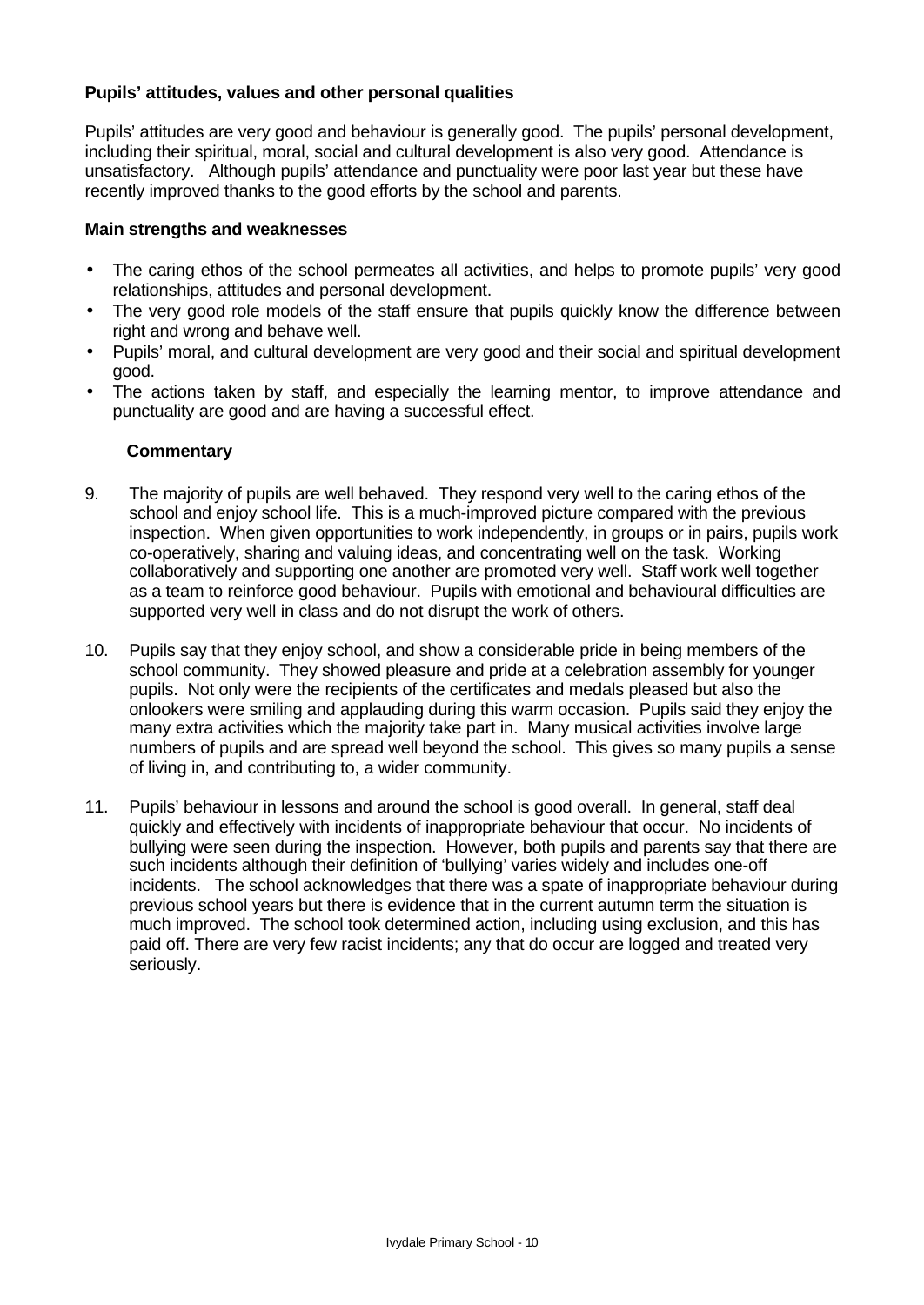# **Exclusions**

#### *Ethnic background of pupils Exclusions in the last school year*

| Categories used in the Annual School Census | No of pupils<br>on roll | Number of<br>fixed period<br>exclusions | Numb<br>perma<br>exclus |
|---------------------------------------------|-------------------------|-----------------------------------------|-------------------------|
| White - British                             | 126                     |                                         |                         |
| White - Irish                               |                         |                                         | 0                       |
| Mixed – White and Black Caribbean           | 19                      |                                         | 0                       |
| Black or Black British - Caribbean          | 48                      |                                         |                         |
| Black or Black British - African            | 31                      |                                         | 0                       |

| No of pupils<br>on roll | Number of<br>fixed period<br>exclusions | Number of<br>permanent<br>exclusions |
|-------------------------|-----------------------------------------|--------------------------------------|
| 126                     |                                         |                                      |
|                         |                                         |                                      |
| 19                      |                                         |                                      |
| 48                      |                                         |                                      |
| 31                      |                                         |                                      |

*The table gives the number of exclusions, which may be different from the number of pupils excluded.*

- 12. Pupils' relationships with adults and each other are very good; they are promoted very well by staff and the school's ethos, in general. Pupils are supportive of each other and their teachers. They are happy and secure, and enjoy school life in an atmosphere where all are valued. Pupils respond well to the help provided, and enjoy the praise that is often given. Boys and girls and pupils from different heritages mix well at playtime and lunchtime, and pupils with special educational needs take a full and active part in lessons and activities at playtimes.
- 13. Pupils have a very good understanding of right and wrong, which is promoted from a very early age. They benefit from the very good role models set by the adults. All pupils contribute to and are reminded frequently of school rules. This helps the school to be a very orderly community. Important values are strongly promoted through the school's programme for personal, social and health education, where a developing sense of citizenship is encouraged through the whole-class discussion periods known as 'circle time'. There are good opportunities for pupils to enhance their social development, through taking responsibility, which they do with commitment and pride. The School Council meets regularly, supported by the learning mentor. Council members are formally elected following stringent voting procedures. In addition, a group 'buddies' have applied for their 'jobs' and enjoy their roles as support for younger pupils in the playground. The newly formed *Ivy Angels* are also chosen after a rigorous selection interviews. Their task is to help sort support good behaviour in the playground.
- 14. Pupils are encouraged, through all school activities, to be honest, trustworthy, and well mannered. There are many different clubs available in the school and pupil show great enthusiasm. They take them very seriously and these help to encourage a since of self-worth and responsibility. A large number come to school for breakfast club. Many also stay on after school and enjoy a structured series of activities. Experiences that are 'spiritual' occur frequently within lessons, although they are mostly unplanned. For example, in one lesson pupils were able to feel how life must have been for poor Victorian children. Moments such as these also occur as a result of visits and activities outside school, especially in music and art.
- 15. Pupils are provided with a curriculum that promotes a very good understanding of culture in subjects such as history, art and design, music, and English. Pupils' understanding of different cultures is promoted through religious education in which pupils learn about the major world faiths. There have also been several visiting artists, poets, musicians and writers. Pupils make very good use of the capital city, going on a very a wide range visit to places of interest, museums, and exhibitions. Many multicultural displays are evident.
- 16. Attendance in 2002/3 was well below the national average. The proportion of absences for which there was no satisfactory explanation was far higher than the national average. Significant numbers of pupils often arrive too late for registration. Figures for the current year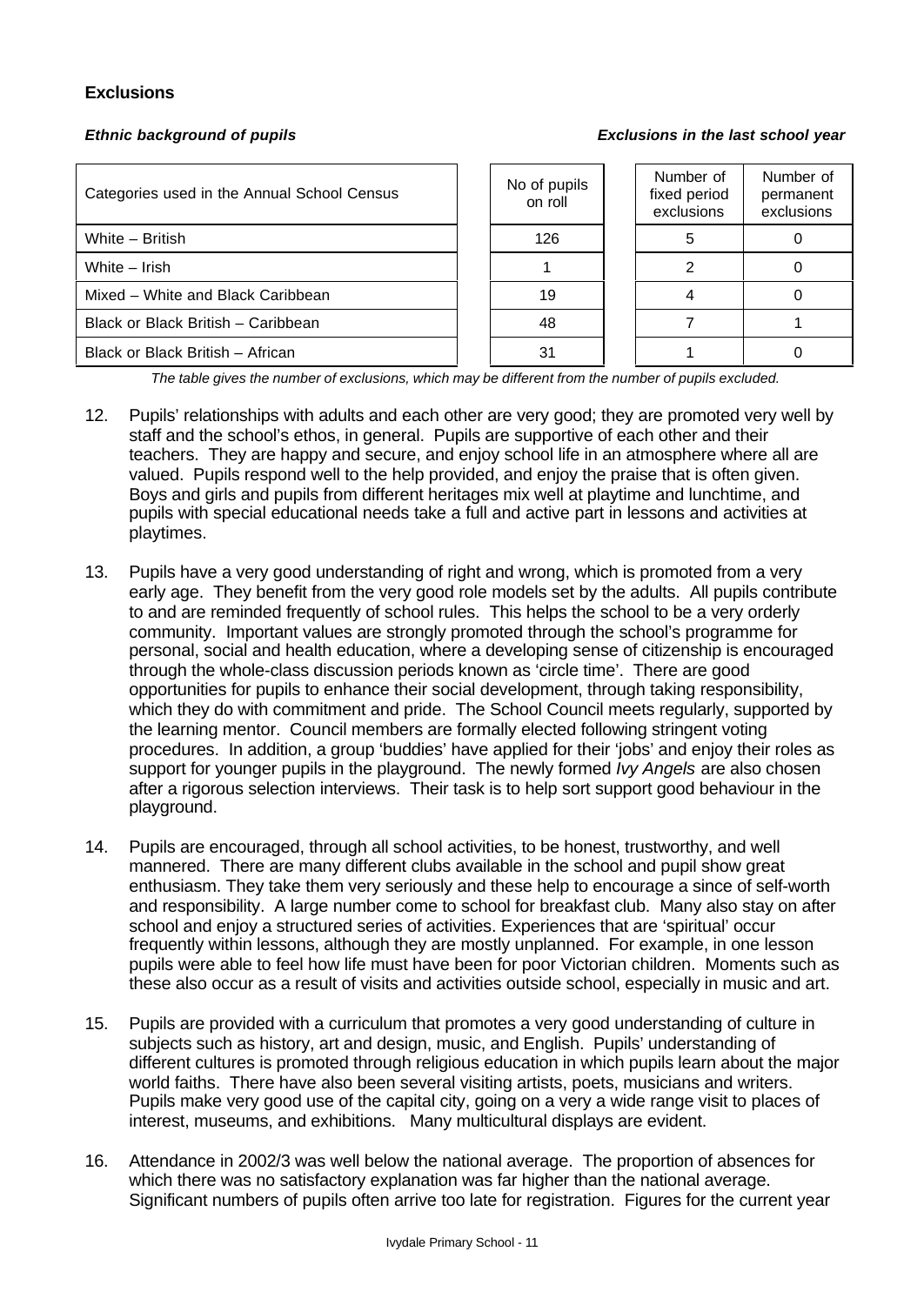to date indicate that attendance figures have recently improved, as a result of the school's own actions. The work of the learning mentor is effective in monitoring and reducing absence. She keeps records of late comers and carefully analyses all registers daily. She immediately contacts families where the school is unaware of why the pupils are absent and those whose children are regularly away from school with no good reason. There is close co-operation with the education welfare officer who can now come in to school weekly.

#### *Attendance in the latest complete reporting year (%)*

| Authorised absence |     |  | Unauthorised absence |     |
|--------------------|-----|--|----------------------|-----|
| School data        | 5.  |  | School data          | 2.6 |
| National data      | ነ.4 |  | National data        | 0.5 |

*The table gives the percentage of half days (sessions) missed through absence for the latest complete reporting year.*

# **QUALITY OF EDUCATION PROVIDED BY THE SCHOOL**

The quality of education provided by the school is good. Teaching is strong and programmes of work are well established in all areas of the curriculum. The strong ethos of care and concern and the lively teaching ensures that pupils develop very positive attitudes to learning and make good progress. Parents value very much what has been achieved with their children.

#### **Teaching and learning**

Teaching and learning are good. Teaching is strong in Years 1 to 6. There are weaknesses in the teaching in the Foundation Stage for Reception children. Assessment is good.

#### **Main strengths and weaknesses**

- Teachers' very good relationships and their very good management of pupils' behaviour promote pupils' very good attitudes to learning and high degree of involvement in lessons.
- The very good commitment of all teachers to improving standards within the school is reflected in the way in which they thoroughly plan lessons and reflect on their own teaching.
- Teaching and learning are very good in music; it is good in English, mathematics, science and ICT and good with very good features in PSHE.
- The needs of pupils with SEN are met well, as are those of pupils with EAL, both in-class and in withdrawal sessions.
- Teachers generally plan well to meet the needs of children with different abilities, although identifying clearly what the different groups of pupils should learn (as well as do) could sharpen the practice.
- Although ICT is beginning to be used to support learning, its use is currently limited and it could be used considerably more.
- Weaknesses occur in teaching in the Reception class.
- Assessment is used well to identify pupils' individual needs and to monitor the progress of all pupils in English and mathematics and science; the information gained could be used even more effectively in other subjects.

- 17. Teaching and learning are good and sometimes very good in Years 1 to 6, because the teachers make their lessons 'fun', use role-play and drama well and offer many opportunities for pupils to work together and share ideas.
- 18. Teaching and learning in the Reception class are unsatisfactory, but this is not at all typical of the rest of the teaching in the Foundation stage or in the rest of the school. The unsatisfactory teaching in that class means that the children do not learn enough in lessons and do not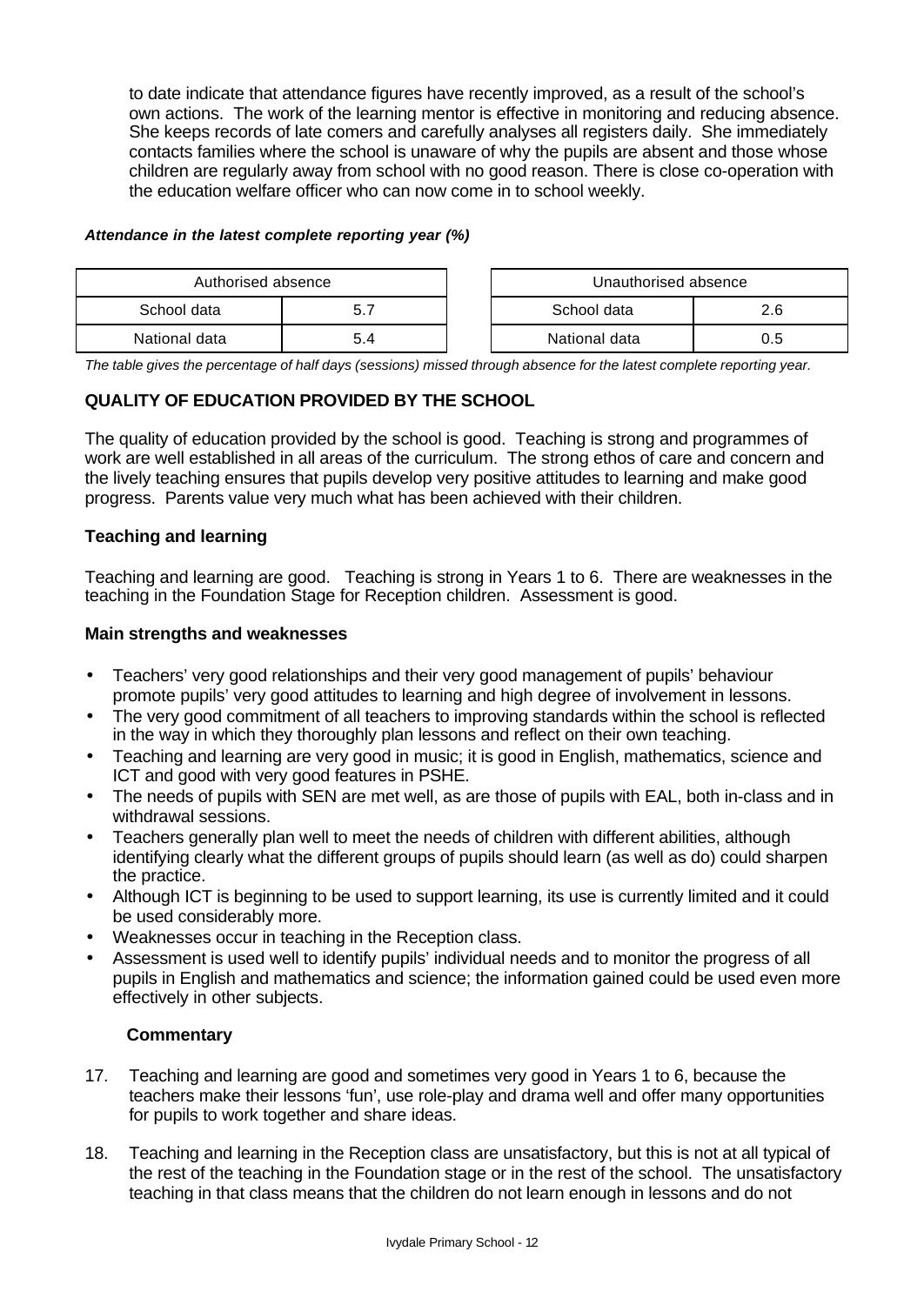maintain the sound and often good progress they have made in the Nursery. Problems in the lessons have concerned the management of children, the ways in which lessons progressed smoothly from one teaching point to another and the degree of challenge in the work for children. The headteacher has already identified these issues and is providing much additional support for the very newly qualified teacher to ensure that the children make the progress that they should.

- 19. In the rest of the school there has been a considerable improvement in all aspects of teaching since the last inspection. Teachers have high expectations for pupils and use time very effectively. This better teaching has already begun to raise standards in English, mathematics, science and ICT and results in very positive pupils' attitudes and responses. Pupils' learning in lessons is strong. They work very hard and are developing very good independent work habits.
- 20. Teaching is very strong in music because of the enthusiasm, commitment and high degree of expertise of the specialist teacher and the team she has gathered to support the subject. In English, mathematics, science, ICT it is good (and with very good features in PSHE) and is supported by teachers' strong delivery and understanding of the national strategies and use of drama, role-play and games. Teachers have strong subject knowledge and their enthusiasm inspires pupils. Teachers share lesson objectives with pupils; they remind them of the group targets and give clear explanations that support the pupils' understanding of key subject vocabulary and ideas very well. This means that pupils are very conscious of what they are learning and are keen to try the activities out. Pupils expect that they will learn something worthwhile, know that their ideas are valued and try their best.
- 21. Teaching and learning has been well supported by the strengthening of the co-ordination of subjects and stronger assessment and monitoring procedures. Most teachers take good account of SEN pupils' individual education plan targets in planning their lessons and learning support assistants work very well with groups of and individual pupils. Similarly, the support for pupils with EAL is good. Although, work is generally planned well to meet the needs of the different pupils in the class, often there is only one class objective for what the pupils should learn. Separate targets are best used in English and mathematics, but are seen little in the planning for other subjects. Teachers are, however, careful to include all pupils in their lessons and are quick to notice any pupil that is not attending or contributing. As a result, all groups are equally involved and their ideas valued.
- 22. A particularly strong part of teaching is the planned opportunities for collaboration and discussion in groups or with 'response partners'. These support pupils' valuing of each other, their spoken language and their thinking skills very effectively. Most teachers also provide good support for literacy and particularly reading in their lessons. Assistants make strong contributions to pupils' learning. Occasionally, in whole class parts of lessons they do not always have enough to do. When their roles are clear, they carry them out very effectively.
- 23. Although ICT is promoted very well in certain parts of the school (particularly for teaching and learning in the Nursery and Year 6), in others it is less well used. There is little use of ICT by teachers for demonstration purposes, for instance. This lack of use is often due to limited number of computers or multi-media equipment and relevant software. The use of ICT to support pupils in lesson with SEN is a weakness for the majority; there is little use of specialist software, or knowledge of it, within the school. However, for some individuals with SEN (on special teaching programmes) ICT is used to very good effect.
- 24. The assessment and monitoring of pupils' progress are good overall and have improved well since the last inspection. Assessment and monitoring of progress are satisfactory in the Foundation Stage. There is a missed opportunity, however, for baseline data to be built up, especially through information gained from parents during the home visit that is made prior to children's admission to Nursery. This means that staff do not have optimum information from the very beginning. They do, however, use their own observational analyses well and record information on an ongoing basis, using the newly introduced Foundation Stage profile.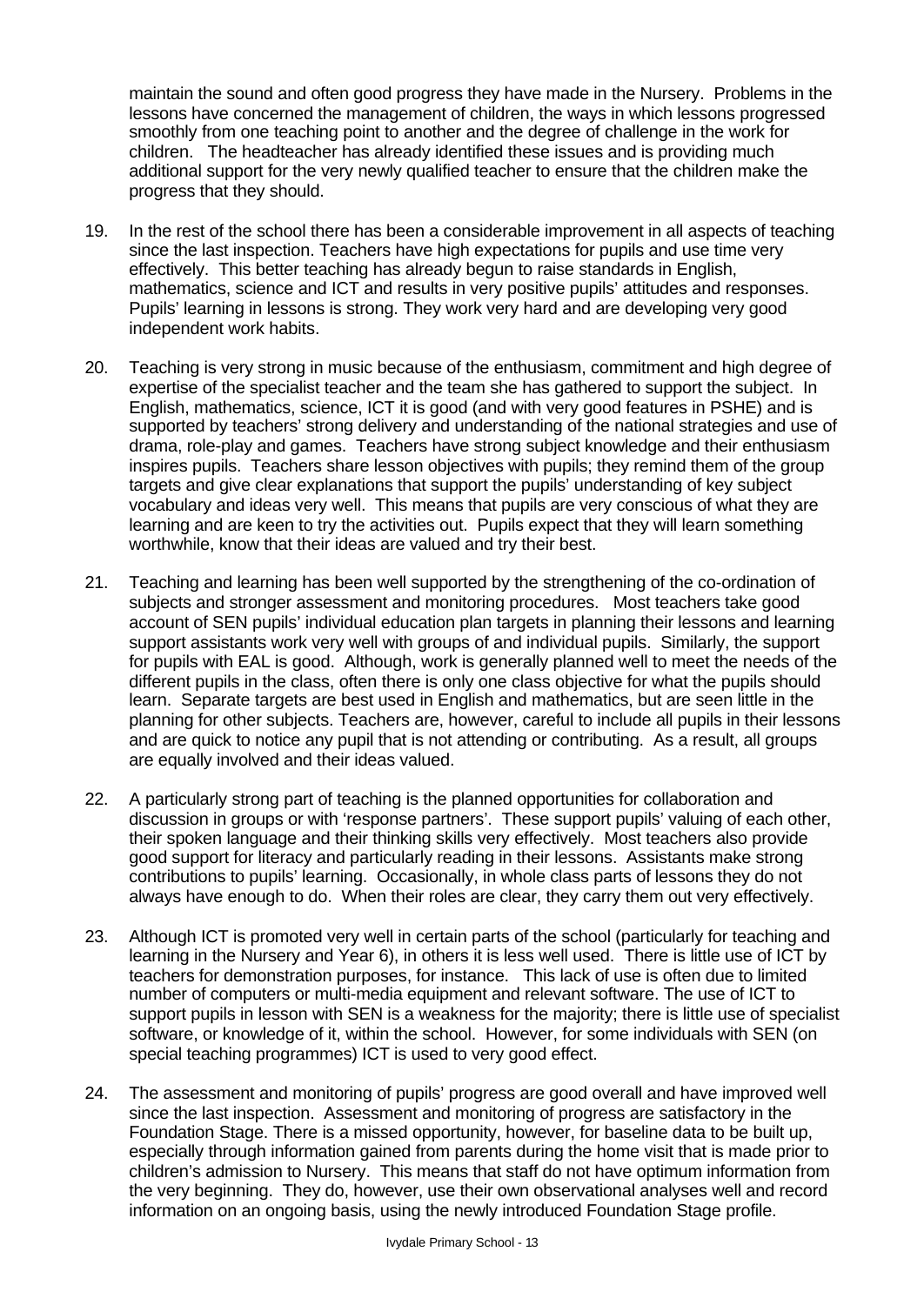Assessment and monitoring are strongest in Years 1 to 6 in the core subjects of English, mathematics and science and in ICT. This is where the school has put considerable time and effort into tracking individual and groups of pupils' progress, through teachers' records, annual class reviews between the headteacher and staff, and through use of the optional National Curriculum tests in the junior department. The information gained is put to good effect in identifying pupils whose progress gives rise to concern and in target setting for groups and individuals in these subjects. In other subjects, assessments are carefully linked into the national units of work / programmes and teachers evaluate how successful such units have been for the majority of pupils, identifying any who have not achieved the relevant targets. There is a need for a more routine tying in of these assessments into National Curriculum levels and descriptors. Most teachers use the information gained through assessments and lesson evaluations well to plan subsequent lessons. They have a good informal and formal knowledge of pupils' levels. However, not all provide sufficiently challenging work for higher attainers and some provide reading material that is too hard for lower attainers in subjects other than English.

25. Additional specialist assessments are used, sometimes in conjunction with outside specialists such as the speech and language therapist, to monitor the development of pupils with SEN, as well as teacher devised profiles. These are used well to inform support programmes for these pupils and help support the pupils' good achievement.

#### *Summary of teaching observed during the inspection in 59 lessons*

| Excellent | Very good | Good     | Satisfactory | Unsatisfactory | Poor   | Very poor |
|-----------|-----------|----------|--------------|----------------|--------|-----------|
| (2%)      | 16 (27%)  | 22 (37%) | 18 (31%)     | 2 (3%)         | 0 (0%) | $0(0\%)$  |

*The table gives the number of lessons observed in each of the seven categories used to make judgements about lessons; figures in brackets show percentages where 30 or more lessons are seen.*

#### **The curriculum**

The range of curriculum opportunities, which are inclusive to all pupils, is good. The opportunities for enrichment within the curriculum are very good. The opportunities for extra-curricular activities are very good. The quality and quantity of accommodation and resources are satisfactory.

#### **Main strengths and weaknesses**

- The curriculum is well planned and organised.
- Very good use is made of visits and visitors to enrich the curriculum.
- The provision for PSHE is good.
- The provision for pupils with special educational needs is good.
- The number of clubs and activities provided outside the school day is very good.
- The participation in sport is good; in the arts it is very good.

#### **Commentary**

26. The curriculum is well planned and organised, and is monitored and evaluated well by the assistant headteacher. A very good and extensive range of additional activities enriches it. Very good use is made of visitors to the school and very good, additional, support is provided from a resident artist and etymologist, who are both based on the school site. The school enhances its curriculum very well through an extensive range of visits. For example, pupils visit the Tate Modern Gallery, London Zoo, Nunhead Cemetery, the London Planetarium and Kew Gardens to enrich pupils' learning in art and design and science. Pupils in Year 4 take part in a residential visit, which not only supports subjects well but also the personal and social development of pupils. 'Theme' days and weeks, for example, a Drugs Awareness week, an investigation week, a netball taster day and a Book Fair week, are used well to bring subjects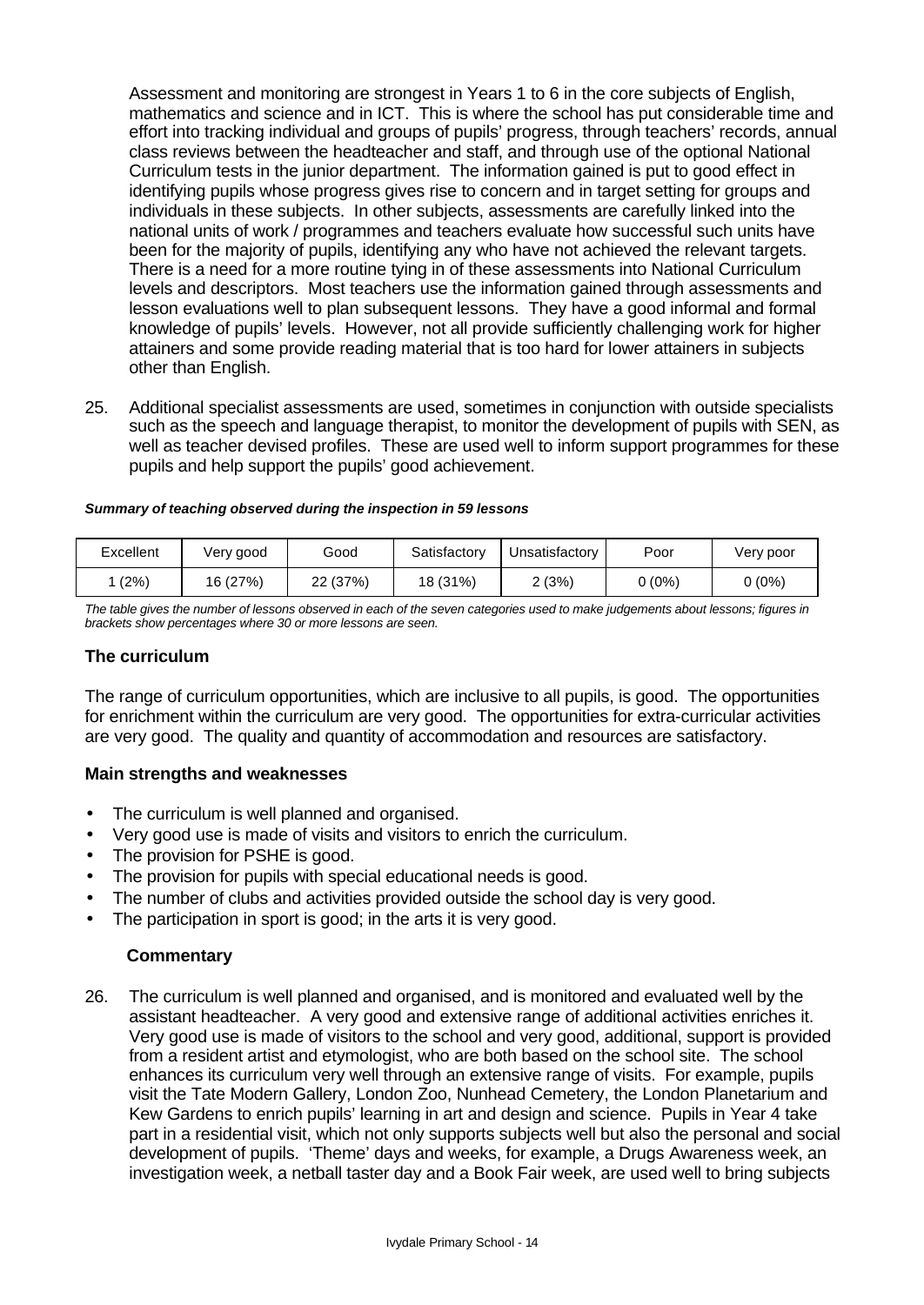such as English, science and physical education alive for pupils. All these additional activities help to support the learning that takes place and bring purpose and reality to the curriculum, so that pupils' education is linked well to real life issues.

- 27. There is a sound match of teachers and learning support staff to the curriculum and a wide range of experience amongst the staff, which supports the good delivery of the curriculum. The school has been successful in ensuring a full complement of staff in an area where schools often face considerable difficulties. Recruitment and retention of staff have been of high priority. Support for new staff is good. Their performance is monitored well and they are carefully guided.
- 28. Staff have many good opportunities to go on training courses to improve their skills. Staff give generously of their time to provide a very good range of activities outside the school day. For example, there are clubs in French, art, natural history, photography, gymnastics, guitar and harmonica, violin, drum and steel pan, recorders and a choir. The school participates in a number of sporting competitions with other schools, such as in football, netball and cricket. A high proportion of pupils take part in these activities with great enthusiasm, which not only develops their knowledge and skills in these activities but also their personal, social and moral skills. This represents a good improvement since the previous inspection when the range of extra- curricular activities was judged to be only satisfactory.
- 29. The accommodation is spacious and well maintained. Classrooms are large and there are one or two extra rooms that are used well; for example, for pupils with special educational needs. The computer suite is a good size and regularly used but ventilation is problematic and the layout of the equipment means that younger pupils cannot easily see the monitors. The playgrounds contain some special features, like a nature reserve, which is situated in the Nursery and Reception play area. The school does not have any grassed playing areas but the front of the school has been improved with tubs of shrubs and climbing plants. The two hard playground areas support outdoor activities well. Resources are satisfactory overall and have a positive impact on lessons. Resources in art and music are very good and they are good in physical education and mathematics. There are too few computers for the whole school, although resources in this area have markedly improved.

#### **Care, guidance and support**

This is a school that looks after its pupils well. However, the governors and staff do not play a full part in checking the provision for health and safety and related matters. Pupils feel well cared for and staff are well trained in first aid. Children are helped to settle in the Nursery gradually. For the many pupils who join the school in later years, staff are sensitive to their pastoral needs. Pupils know how well they are doing and know what they need to improve their work; their views are well considered.

#### **Main strengths and weaknesses**

- Health and safety matters are given priority, but staff and governors do not themselves participate in regular school safety audits.
- Pupil's behaviour is well tracked; the school has made successful efforts to tackle behaviour issues.
- The quality of support given to pupils is very good; as a result, pupils have good relationships with each other and the adults in school.
- There is limited external support for pupils with special educational needs.

#### **Commentary**

30. The school's procedures for ensuring the safety and well-being of pupils are satisfactory. First aid provision is good and some staff are fully qualified. Safe practice is promoted well in lessons. Equipment is regularly checked and tested. Although some teachers have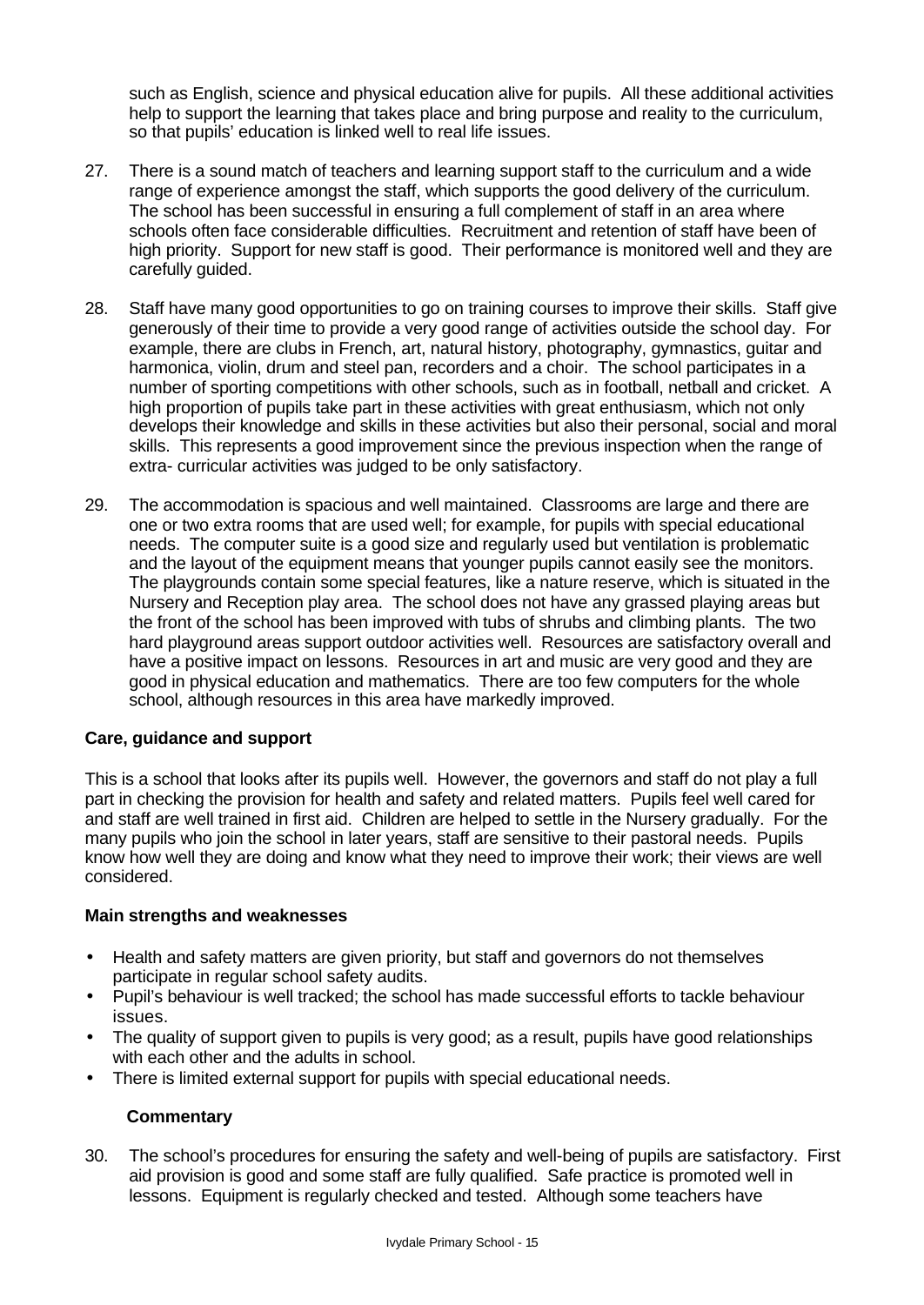undertaken a form of risk assessment in their own class, this is limited. The school has sought the local education authority's advice. However, neither staff representatives nor governors carry out regular formal and recorded audits of health, safety and security themselves, to reinforce a health and safety culture throughout the school, and for any journeys away from school.

- 31. Child protection procedures are good. They meet requirements and the school exercises its responsibilities with vigilance and care. The school takes part in case conferences regarding pupils who are not living at home, although there are difficulties liaising with a large number of agencies with varying and overlapping responsibilities. Attendance registers are completed rapidly and any unexplained absences are followed up immediately.
- 32. Induction arrangements are satisfactory, both when children start at school and when pupils move on the secondary schools. These arrangements start the work of developing good and trusting relationships between pupils and staff which give pupils the confidence to seek support and guidance when they have concerns about their work, or a personal problem, or when they want to share a success or news of something special. Pupils who join the school after nursery are allotted two friends to help them and parents are told how they are settling in.
- 33. Pupils are given targets and their work is often marked in such a way that they know what they should do to make further progress. In addition to teaching staff and the teaching assistants, the learning mentor provides a valuable resource for any pupil with a need to sort out problems. Pupils can use her services as individuals or as part of friendship and self-esteem groups. The mentor works closely with parents and outside agencies. This has been effective in reducing bullying by helping pupils understand and deal with it appropriately through workshops, assemblies and lessons. Pupils are well supported in the playground by staff trained in behavioural support and who are able to lead play activities in a structured way.
- 34. The provision before and after school, and the clubs during and after school, enhance pupils' social skills and have positive impact on behaviour. The care and support given to pupils with special educational needs is good. Teachers and teaching assistants know the pupils they work with well. Currently, the school has only limited educational psychology and other external advice available, because of LEA staffing difficulties. This restricts the advice it has available for meeting some pupils' SEN, such as those pupils with autism. Where such advice is available, however, it uses it to good effect, for example, in co-operating with a cluster group of other schools to 'buy in' regular speech and language therapy.
- 35. There are appropriate procedures in place for the Annual Review of pupils' Statements and the involvement of parents and children in these. Targets set for individual education plans are generally of good quality, although some are too broad and need to more specifically identify the intended behaviour that they are designed to support. Teachers do, however, take such targets into account in their lessons and any additional support available is well used to support pupils' identified needs, as a result.
- 36. The school successfully seeks pupils' views through the School Council. These elected pupils consult their classmates before meetings and share their discussions afterwards. Class teachers help newcomers by appointing 'friends' who are chosen to give them support. In addition, many pupils do other jobs around the school and in class. These include the litter squad who enjoy being kitted up to keep the school free of rubbish. Photographs of the main jobholders are displayed in the hall and the pupils are clearly pleased to make their contribution. Many pupils look forward to participating in the many clubs and extra activities on offer. There are several musical and performance events, which give joy and a sense of achievement to the participants. Performances are given in school and at other locations enhance self-esteem, social skills, and confidence.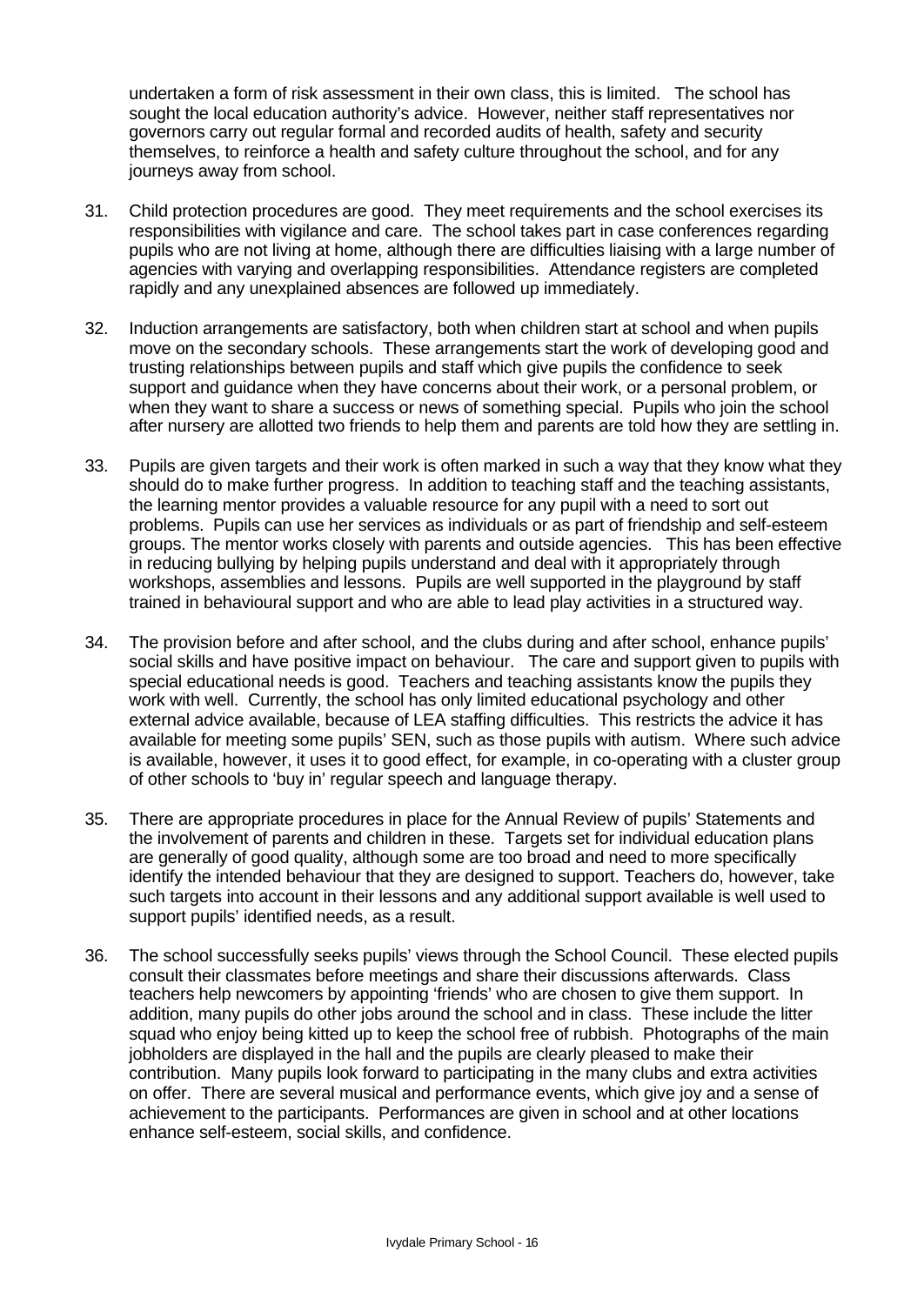## **Partnership with parents, other schools and the community**

Parents have positive views of the school and the education that it provides. The partnership between school and home and with other schools is good, and with the community is very good. These play a positive role in supporting pupils' learning at school. There are good links with other schools.

#### **Main strengths and weaknesses**

- Parents are happy with what the school provides for their children.
- Links with other schools and industry enrich the provision for pupils.
- Parents give much support to the school; they are invited into school for class assemblies and performances and many volunteer their help in class and on trips.
- The League of Friends is supporting the work of the school.
- Reports to parents about their children's progress provide useful information for their families.

- 37. The positive views of parents reflect satisfaction with all aspects of the school's provision. A minority of parents express some concerns about behaviour and bullying. Inspectors support the positive views of parents and understand the concern about behaviour, which to a large extent reflects the situation during previous years and not currently. Newsletters and general information provided to parents and annual reports are good. Progress reports on pupils demonstrate the good knowledge that teachers have of pupils and inform parents about the work that pupils have completed and their attitudes. They provide parents with clear targets or guidance as to what their children need to do to progress to the next stage in their learning.
- 38. Most parents find the staff very approachable and willing to discuss and address any issues. The school fully involves parents of children with SEN in the planning for their needs. The school visits newly enrolled Nursery children in their homes. Many parents support their children well at home by sharing books with them and helping them with their homework. There are reading diaries that ask for comments from parents. A friends' association has raised funds to provide additional resources and learning opportunities for pupils. Its activities have helped to reinforce a sense of community. A few parent volunteers come into school to help readers and many give their time and skills to help with school performance and on trips.
- 39. Links with the community and a wide range of visits and visitors provide good enrichment of the curriculum. They support pupils' personal and social development as well as widening their experiences and giving them opportunities to learn about the needs of others. The school benefits from personal connections with companies who give financial support and artists who work on the site give their time to create workshops forth pupils. Pupils are encouraged to participate in local competitions.
- 40. Links with other schools are generally good. In particular, there are links with local primary schools that share musical and sporting events. Good pastoral arrangements are made for the transfer of pupils to new schools. However, it is difficult for the school to be fully successful or to arrange curriculum links in this area, as there are 13 different schools to which pupils transfer. There are good links with the Waverley Girls' School and pupils in Year 5 visit the school and take part in lessons. The school ensures that records of achievement are sent to whichever secondary school pupils choose.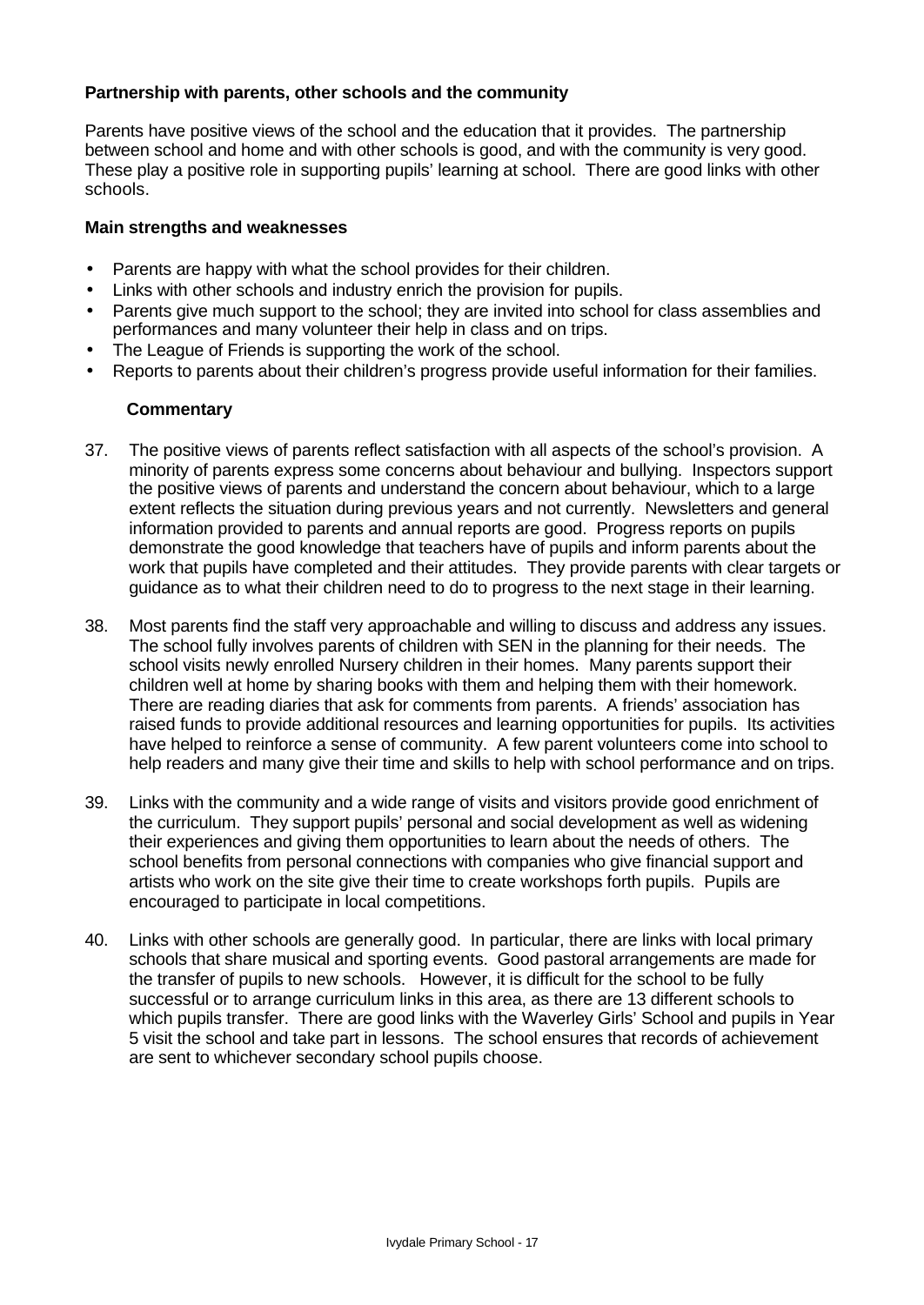#### **LEADERSHIP AND MANAGEMENT**

Leadership and management are good overall. Leadership by the headteacher is good and also that provided by the strategic planning team. The headteacher's determination to raise standards and improve the quality of provision is paying off. The governors support the school very well.

#### **Main strengths and weaknesses**

- There is a clear vision for further improvement and there is a high commitment to pupils' personal and academic achievement.
- Teamwork and morale are high and the work of the senior management team is good.
- The leadership of SEN and EAL is good; there is a very strong commitment to inclusion.
- The support and challenge that governors offer are very strong.
- Leadership and management are good in many subjects, although some co-ordinators, mainly those new to their roles, have not fully developed their monitoring role.
- The whole school development plan does not contain all that it should.

- 41. The headteacher successfully leads a capable team of staff. She has engendered a great sense of teamwork and commitment to improvement. The strong strategic planning team complement each other's skills very well and there is a strong shared vision. Their responsibilities are clearly defined and they undertake them to the fullest of their ability. The aims of the school are clearly stated and the pupils' personal and academic needs are well met and celebrated. There is a clear aim to include all pupils and the school does this very successfully. Improvement since the last inspection has been good with standards rising and pupils' attitudes and behaviour showing a big improvement, despite pupils' mobility in the junior department being very high. Although attendance is still low, pupils want to be at school and enjoy learning because the school is a vibrant learning environment.
- 42. The school now rigorously checks that the impact of its work is effective and that pupils achieve as well as they could. Pupils' progress is more systemically checked and recorded. The school's data for those pupils that stay in the school for any length of time shows good added value. The monitoring procedures have improved considerably during the past year. The headteacher has recognised that in order to deal with some of the complex issues which relate to pupil mobility and staffing stability, the quality of planning and teaching must be regularly checked to ensure that pupils learn effectively. The monitoring by the headteacher and leadership group has resulted in improvements and in detecting weaknesses as quickly as possible. Staff appointment procedures are now more thorough. As soon as a teacher newly appointed to the school commences, good induction and support are provided. Staff are coached and guided and their work thoroughly monitored. The quality of teaching has improved considerably, as a result. Recently, monitoring has resulted in the senior staff's awareness of weaknesses in the teaching in the Reception class. A good plan of action has been formulated to address these and an experienced Reception support teacher has been placed to work alongside the teacher.
- 43. Planning for school improvement is based on an extension of the school's action plan from its last inspection. Although satisfactory as a plan to develop further the areas where the school had serous weaknesses, it does not address whole school planning issues for the immediate year or forthcoming years. For instance, there is no mention of the development of the provision for ICT or of the way the school is planning to reduce its planned deficit. There are, however, comprehensive individual action plans for subjects such as ICT, music and for areas like the provision for gifted and talented pupils. Discussions with the headteacher, governors and the LEA adviser (who has supported the school through its time of serous weaknesses) indicate that the school does have clear strategic plans for development although these are not formulated into one prioritised document.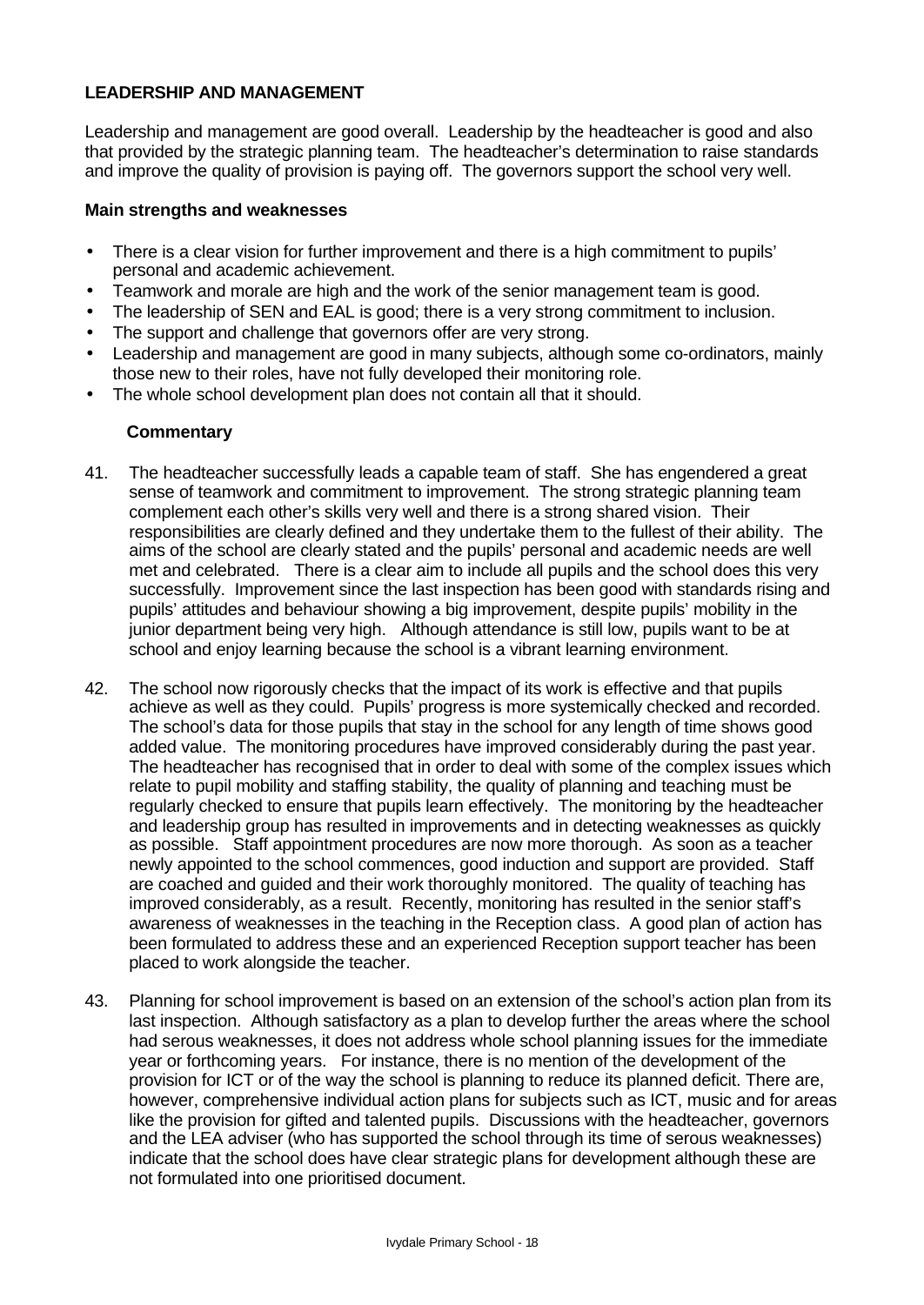- 44. Management is good as is the school's documentation to support and guide practice. All necessary policies including a race equality policy are in place. Guidance is reviewed regularly and evaluated for its impact thoroughly. Everyone is clear about their responsibilities as coordinators and how to carry these out. Some new staff have not yet undertaken their full role, especially with regard to monitoring. There is a clear enthusiasm to do this and determination to further improve subject provision.
- 45. Governors provide considerable support to the leadership and management of the school. The governing body is very effective and governors have a detailed knowledge of the school's work, although there is still reliance on the headteacher for some information. Governors have a clear view of their role as a 'critical' friend. They are determined, working alongside the headteacher, to make the provision even better. They take an active part in the school's work and bring some considerable skill and expertise to the school. However, their role in fully monitoring the health and safety procedures needs to improve.
- 46. Even though financial management is good and well planned, governors have needed to set a deficit budget. This is because of the falling rolls the school has encountered over the past year and the desire to keep staffing levels high to meet the needs of its pupils. The number of pupils the school currently has concern about with regard to their special educational needs is high and referral about these has been made some time ago to the LEA. However, the LEA has been in difficulty in being able to respond to the requests due to its own staffing difficulties. This resulted in the school spending considerable sums on additional support for individual pupils. The situation was resolved during the inspection and all funding for support is to be paid for by the LEA.
- 47. The strong leadership and management of the provision for SEN is one of the major reasons why these pupils' needs are well met. Planning for development of the provision is strong Leadership and management of EAL is also good. The school, with its ethos of mutual respect, includes and celebrates an ever changing, diversity of pupils with significant numbers from ethnic minority groups. This work is undertaken successfully although there is no dedicated specialist as such. The small amount of funding the school receives is delegated to providing additional support in classes. This works well.

| Income and expenditure $(E)$ | Balances (£) |                                |
|------------------------------|--------------|--------------------------------|
| Total income                 | 1,288,218    | Balance from previous year     |
| Total expenditure            | 1,319,128    | Balance carried forward to the |
| Expenditure per pupil        | 3.298        |                                |

| Income and expenditure $(E)$ |           | Balances (£)                        |           |
|------------------------------|-----------|-------------------------------------|-----------|
| Total income                 | 1,288,218 | Balance from previous year          | 12.471    |
| Total expenditure            | 1.319.128 | Balance carried forward to the next | $-30.910$ |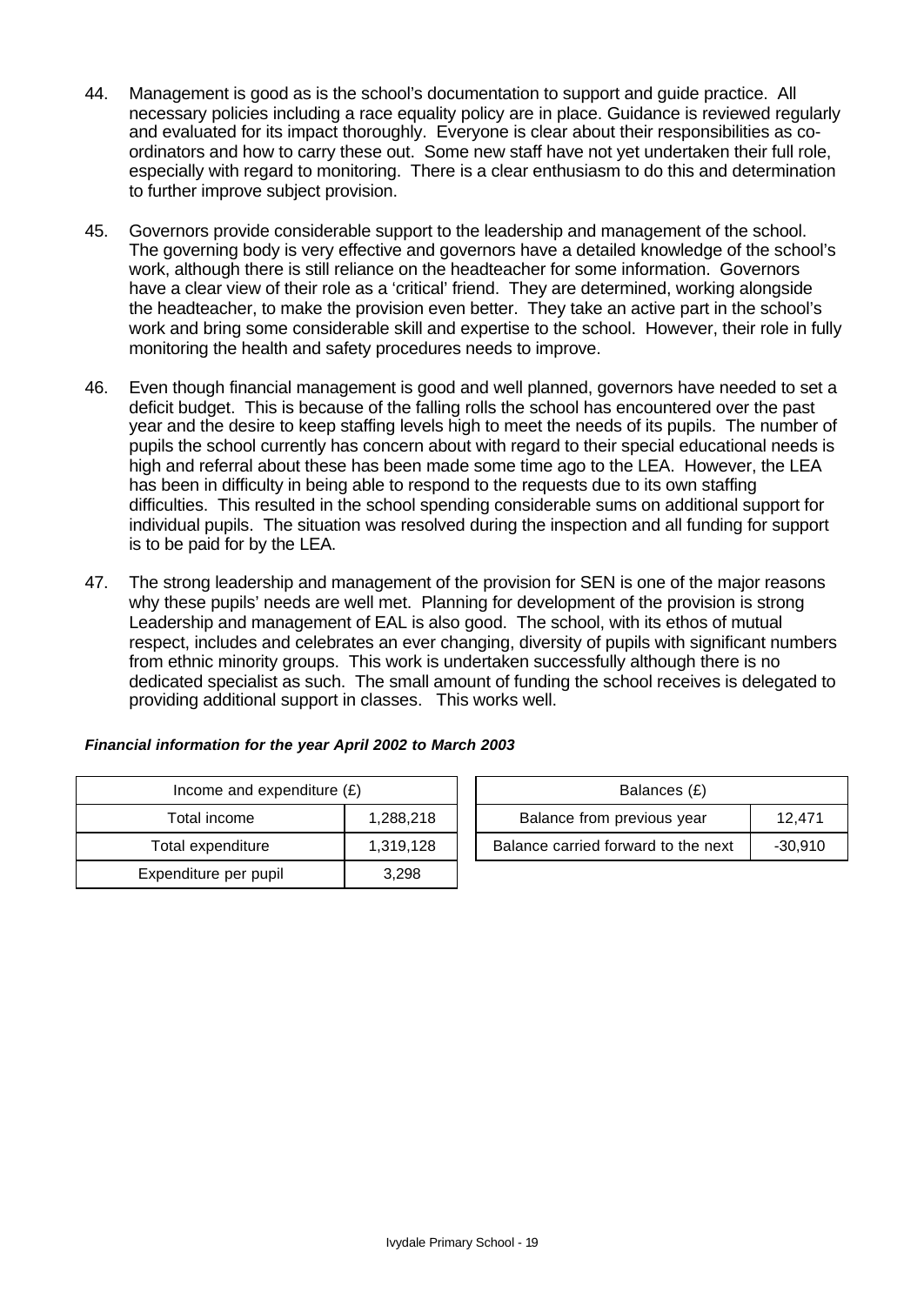# **PART C: THE QUALITY OF EDUCATION IN AREAS OF LEARNING AND SUBJECTS**

# **AREAS OF LEARNING IN THE FOUNDATION STAGE**

The provision in the Nursery class is satisfactory with a number of strengths. The provision in the Reception class is unsatisfactory. This means the provision in the Foundation Stage is unsatisfactory overall as children's potential for reaching the targets set for them by the end of Reception is limited in a number of areas.

The achievement of the children in the Nursery is satisfactory because they are taught soundly and the range of activities provided meets their needs well. However, currently, achievement in the Reception class is limited due unsatisfactory teaching. A newly qualified teacher has taught the group since September 2003. Her work is overseen by the co-ordinator who, himself, has recently started teaching in the Nursery. Although the school has clear strategies to rectify the weak teaching, if the current weaknesses prevail, it is likely that most children will underachieve and not reach the levels they are capable of by the end of Reception. The school is determined, however, that this will not happen. Past records show that often a majority of children will have reached the targets set for them by the end of Reception, although this varies each year according to the particular makeup of the groups.

Throughout the Foundation Stage, all adults share a common purpose of wanting every child to give of their best. The quality of teaching and learning in the Nursery is mainly satisfactory and sometimes good or very good. The teacher in the Nursery has created a calm and appropriate atmosphere for learning in which children have established their daily routines well and are beginning to learn things with other children, as well as working independently. In the Nursery, the teacher and assistants work very well together. The support teacher and the classroom assistant in the Reception class support the newly qualified teacher well. There are, however, inconsistently established routines and the management of children's behaviour is weak. Children do not always receive work that challenges them and helps them improve, and, consequently, they do not achieve as well as they should. The leader of the Foundation Stage is fully aware of these weaknesses and, together with the headteacher, has given much support to the situation.

Although, there is no additional specialist support in the Nursery for the few children who have English as an additional language and who are in the early stage of learning English, teaching assistants are very aware of these children's needs and support their understanding of language and of routines well. Similarly, staff are vigilant in identifying children who have special educational needs and good support from school staff is provided for them.

The assessments made by the teacher in the nursery class shows that children make steady progress at least. However, it is difficult for the school to ascertain how much progress has actually been made since the children have started in the nursery, as currently no baseline information is collected about children's attainment when they enter the school. Although visits to children's homes prior to entry to Nursery help forge good links, these are a missed opportunity to collect information about children's development. The newly introduced national *Foundation Stage Profile* is completed throughout the Nursery and Reception, but neither this, nor any other form of assessment, is used to ascertain the precise progress a particular child is making from when they start school.

The Foundation Stage provision is led and managed soundly. Subject leadership is supportive. The Foundation Stage leader is new to his post and his leadership and management of the area is in the early stages of development. Teacher's records and classroom observations show that provision in the Nursery has been maintained at the same level as in the last inspection but provision in the Reception class is not as good as before.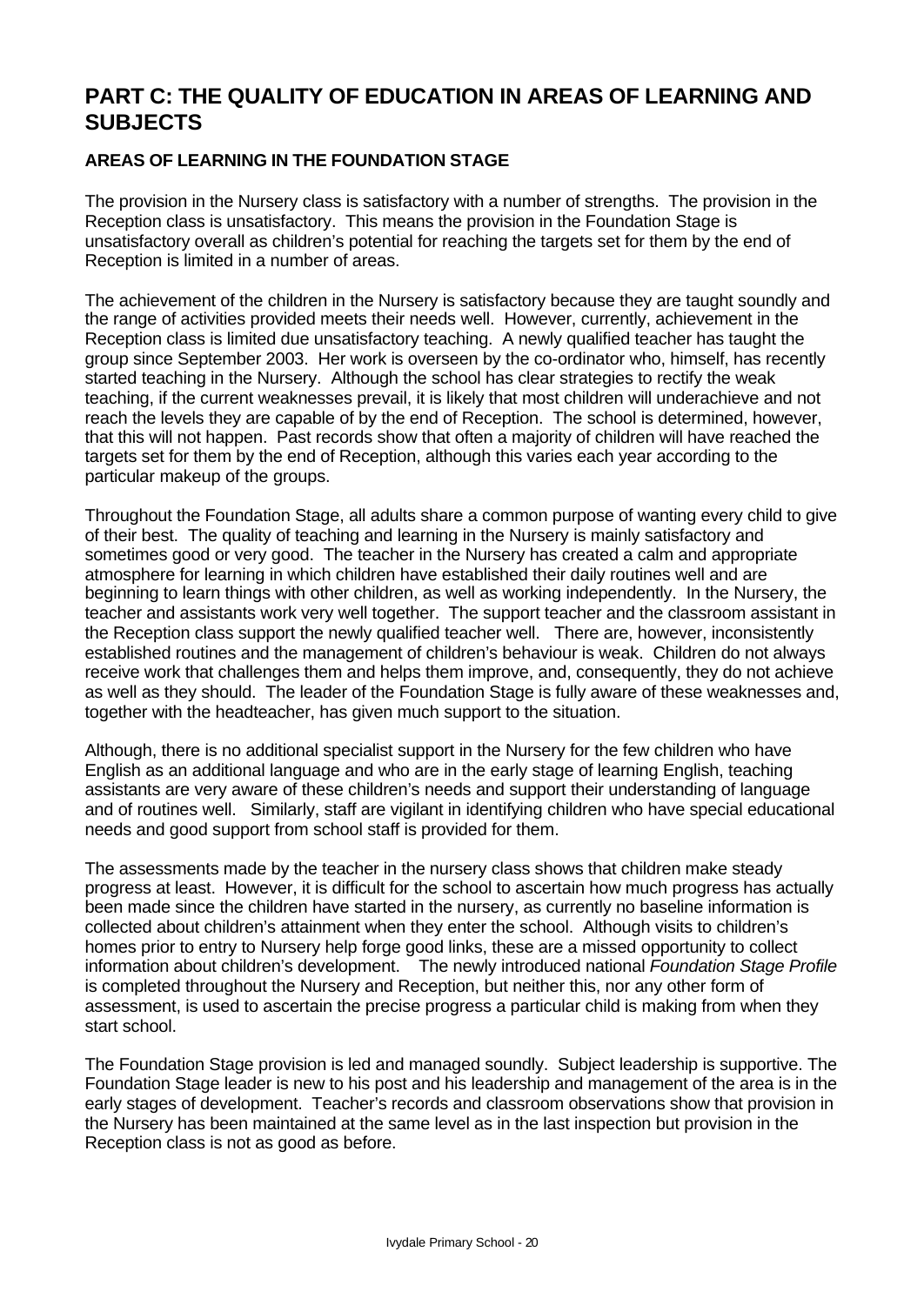# **PERSONAL, SOCIAL AND EMOTIONAL DEVELOPMENT**

The provision for personal, social and emotional development is **satisfactory** in both the Nursery and Reception.

#### **Main strengths and weaknesses**

- Teachers provide experiences and activities, which help to ensure pupils play together and cooperate soundly.
- The older children in the Nursery are settling well into their daily routines and developing a sense of responsibility and independence.
- Daily routines are not as securely established in the Reception class and poorer behaviour sometimes limits progress.

# **Commentary**

48. Children in the Nursery class learn to co-operate with each other and to work productively together because the teacher and assistants provide good role models and teach the children how to play together. For example, children play in the home corner together pretending to cook a meal and serve it. The teacher works well with them, developing conversation and ensuring co-operation and friendship. The older Nursery children are happy to come into the class in the morning and enjoy knowing the routines of what to do, how to greet others and where to sit. Similar things happen in the Reception class and in many ways the children have the potential to reach and even exceed the goals set, if they can build on what they have gained previously in Nursery. However, as routines are not securely established, behaviour and attitudes are not always strong. Relationships are very strong and trust is very apparent. Children are becoming more compliant and attitudes improving. Achievement and teaching are good in the Nursery but these are only sound in Reception.

# **COMMUNICATION, LANGUAGE AND LITERACY**

The provision for the development of communication, language and literacy is **sound** in the Nursery but **unsatisfactory** in the Reception.

#### **Main strengths and weaknesses**

- Good provision is made in the Nursery for the development of children's speaking and listening skills.
- Children in the Nursery develop their reading and writing skills soundly.
- The teacher in the Reception class has a pleasant relationship with the children but the activities to develop speaking, listening, reading and writing skills are not planned in sufficient detail and are not as effective as in the Nursery.

#### **Commentary**

49. Teachers and assistants in the Nursery are skilled in helping the children to develop their communication skills. The children are listened to carefully and adults show they value what children say. This makes the children confident to say more. Also, adults speak clearly, using plain English that is easily understood. Children develop their reading and writing skills well because the daily activities chosen by teachers have a strong emphasis on children learning, for example, to begin to form letters and to begin to write their name. Children in both the Nursery and Reception class enjoy stories and teachers read these well and sometimes introduce fun activities, which make the story more interesting. In the Reception class, the interaction between children and the main teacher is not as strong and pupils are less confident at times. The work of the additional support teacher in the Reception was effective in developing children's understanding of letter sounds to be found at the front or at the end of a word. Teaching and achievement are sound in the Nursery but these are unsatisfactory in Reception where the children are unlikely to reach or exceed the goals set for them.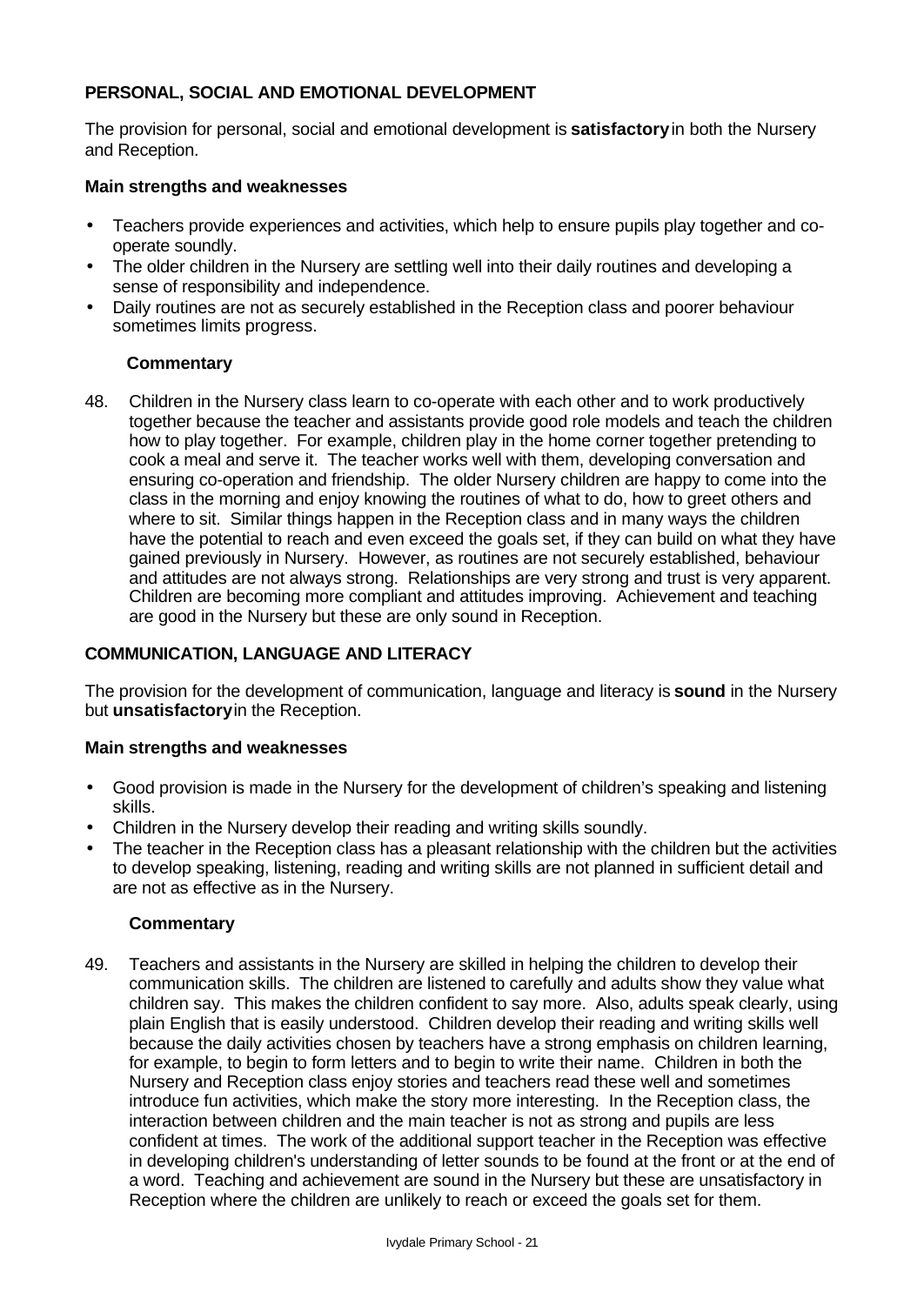# **MATHEMATICAL DEVELOPMENT**

The provision for the mathematical development is **satisfactory** in the Nursery but **unsatisfactory** in the Reception.

#### **Main strengths and weaknesses**

- There is sound planning for wider mathematical activities in the Nursery.
- Early number skills are integrated firmly into many activities in the Nursery.
- The activities in the Reception continue the development of mathematical skills and the planning is detailed enough to ensure that all levels of abilities receive appropriate work that challenges them to make progress.

# **Commentary**

50. Pupils in both the Nursery and the Reception class are developing their mathematical skills soundly. The Nursery has a well set out 'maths' corner with counting squares, an abacus and large dominoes. Teachers make learning about numbers fun and help children develop their understanding, by playing mathematical games. For example, the classroom assistant in the Nursery used a large black cloth 'feely' bag full of wooden mathematical shapes, such as circles, spheres, cubes and triangles. Children had to put their hand in, feel the shape, say what it was and place it on top of an equivalent shape on the table. In the Reception class, the children continued their work with shapes as the class teacher produced a set of shapes like cubes and cones of different sizes. Pupils had to place the shapes in three areas, for the smallest, the middle sized and the largest. This was a helpful lesson for the lower attaining pupils but others found the exercise too easy and were not challenged sufficiently enough to move forward. Teaching and achievement are sound in the Nursery but are limited in the Reception class.

#### **KNOWLEDGE AND UNDERSTANDING OF THE WORLD**

The provision for children's knowledge and understanding of the world is **satisfactory** in both the Nursery and Reception.

#### **Main strengths and weaknesses**

- Children experience a variety of activities in class, which helps to expand their view of the world.
- Early development of ICT skills in the Nursery and Reception promotes children's use of computers.
- Visits outside school to places of interest helps to broaden children's knowledge of the local environment.

#### **Commentary**

51. There is a good emphasis on children understanding the world around them. Children in the Nursery and Reception class make visits outside school to broaden their horizons and help understand nature and the environment, for instance. For example, children in both the Nursery and Reception classes visit a local farm and see a variety of crops and animals while children in the Reception class have visited Peckham Park for a teddy bears picnic. Children in both the Nursery and Reception have access to computers and a suitable range of programs is available. They use the computers quite often to support language and mathematical development, as well as using a simple 'paint' program to create patterns and pictures. Most are able to control the mouse and a number of the keys effectively. The use of ICT is best developed in the Nursery. Teaching and achievement are sound in both Nursery and Reception and children are on course to reach the early learning goals by the start of Year 1.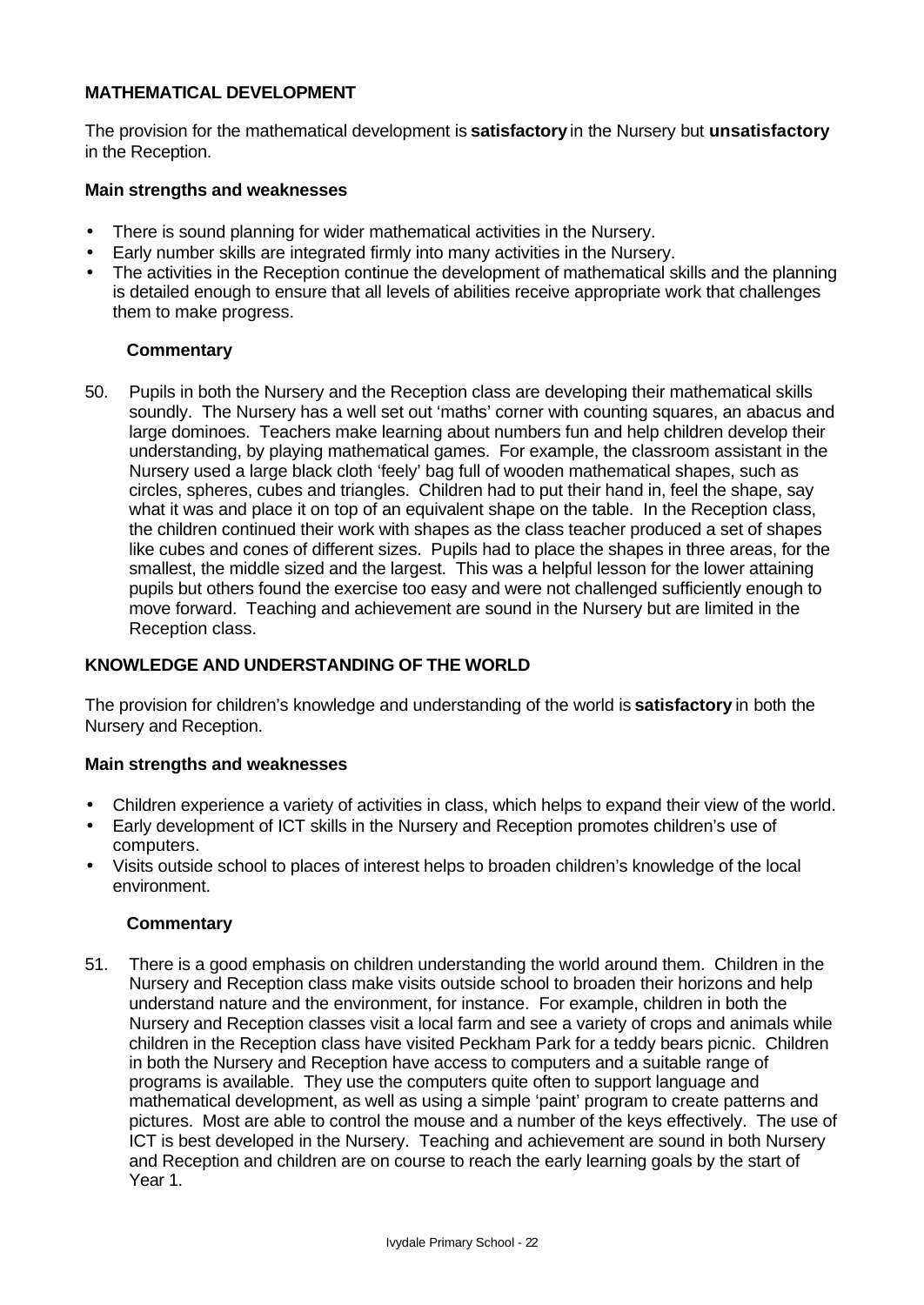#### **PHYSICAL DEVELOPMENT**

The provision for physical development and for outdoor play is **satisfactory** in both the Nursery and Reception.

#### **Main strengths and weaknesses**

- Throughout the Foundation Stage, children have good and regular access to a large play area and large play equipment.
- There is a very good plant and nature study area where pupils can explore and develop a sense of adventure.

#### **Commentary**

52. Children in both the Nursery and the Reception class benefit from regular provision of suitably challenging outdoor and indoor activities. For example, when the weather is fine, they have at least one session a day outside, moving round an assault course set out with planks, climbing frames and tubes. They learn to balance, move, crawl and climb effectively. The playground has a small playhouse, as well as a purpose built slide. In one corner is a very good plant and nature study area, which, especially in spring and summer, is full of cultivated and wild life, creating a great deal of interest and excitement. There is a suitable range of three-wheel bicycles. Children were seen tackling the assault course with a great deal of confidence and enjoyment. Teaching and achievement are good in both Nursery and Reception. Children are on course to reach (and some exceed) the targets set for them by the start of Year 1.

# **CREATIVE DEVELOPMENT**

The provision for creative development is **satisfactory** in the Nursery but is **unsatisfactory** in Reception.

#### **Main strengths and weaknesses**

- Children in the Nursery and Reception sing with confidence and their music skills are above the level expected for their age.
- In the Nursery, children explore a wide range of media, which supports their ideas and creativity well.
- Painting in the Reception, and the use of different media to create designs, is very limited and does not build on the standards seen in the Nursery.

#### **Commentary**

53. From an early age, children are helped to appreciate and explore creative ideas. Children sing with confidence and are beginning to follow the rise and fall in pitch in a melody. They often sing to themselves while playing and enjoy joining in, especially when songs have actions and repetition. This was seen to very good effect when two adults visited the class with a range of musical instruments. Two guitars were played and the children in the Nursery and Reception, together with all the adults, joined in the very vigorous action song "Boomclap-zoom". This was a particularly effective session, where all children sang with gusto and excitement. The Nursery teacher and the two assistants playing the guitar were very good at getting all children to sing at a level, which was above that which would normally be expected for children of this age. Both classes have children's painting, collages and drawings displayed and these show that, particularly in the Nursery, children are developing their creative skills soundly. For example, the Nursery class have made self-portraits made out of coloured paper, wool, netting and paint. The painting in the Reception class is limited and not as creative or ambitious; the displays show that children have not developed their painting and drawing skills from the level achieved in the Nursery.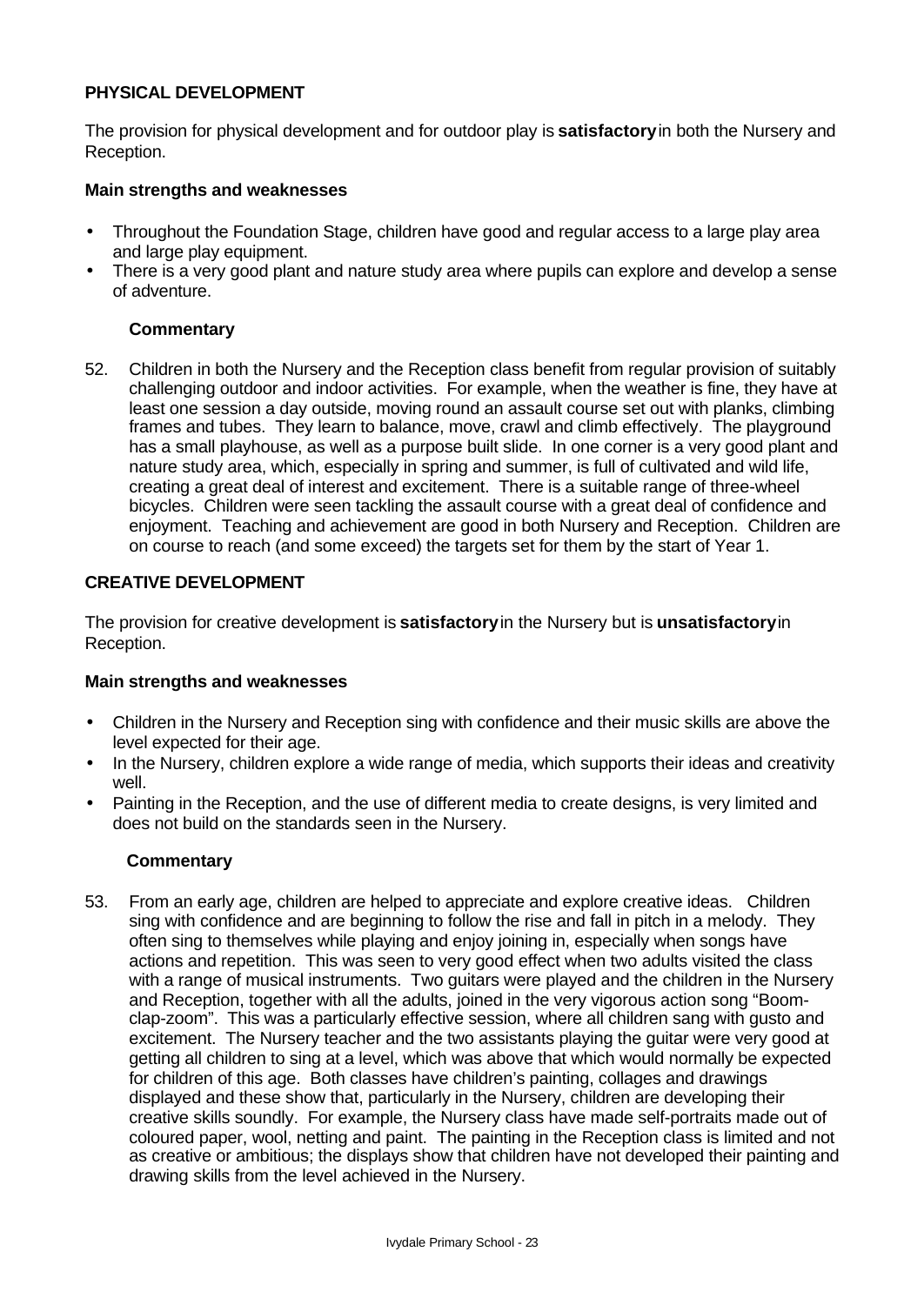## **SUBJECTS IN KEY STAGES 1 AND 2**

# **ENGLISH**

Provision in English is **good** with some very good features**.**

#### **Main strengths and weaknesses**

- Standards in English are below those that would be expected for pupils of their age but are improving.
- Achievement is good overall and is strongest in speaking and listening, where it has some very good features; role play and drama are used very well.
- Achievement in writing is sound and standards, although still below average, are improving as a result of the school's current focus on extended writing in English and other subjects; spelling by Year 6 is weak, however.
- The school's response to the National Literacy strategy and particularly the way in which it now supports reading in English and other lessons is beginning to raise standards.
- Support for pupils with SEN and with EAL is good in English and in the targeted withdrawal work.
- Support staff are also used well to support these and other pupils' learning, but there needs to be more specific tailoring of work to some pupils' needs and a clearer role for support staff in the whole class parts of lesson.

- 54. The school has strengthened its provision for English considerably since the last inspection. There has already been an improvement in standards in the lower part of the school, as a result of the better teaching and the improvements made in the curriculum for English. This, and the very strong leadership and management of the subject, has ensured that there is a consistent and well planned approach to all English work. Standards in speaking and listening and reading in particular have improved and many more pupils now achieve closer to those of other pupils for their age, particularly in Years 1 to 4.
- 55. Achievement in speaking and listening is good, with some very good features. The school is particularly successful in giving pupils confidence in expressing themselves. The use of 'response' or 'talking' partners supports pupils sharing and development of ideas very well. There is a climate of interest in and encouragement of others' ideas where everyone knows their ideas will be listened to with respect and is not afraid to offer them. Sensitive questioning by the teacher and extension of pupils' ideas supports this further. Pupils with SEN and with EAL are given good support that extends their knowledge and use of English very well. The school has a particular strength in role-play and drama, which supports these pupils' involvement and understanding very effectively, as well as giving everyone opportunities to contribute and develop presentation skills.
- 56. The school's good use of monitoring and assessment procedures in English ensures that pupils with more difficulty are identified early. A mixture of targeted withdrawal support and daily guided reading sessions towards identified reading targets, are effective in supporting the good achievement of these pupils and those with SEN and EAL. The re-launch of the school's home reading scheme has strengthened the involvement of parents in their children's learning in this area and also further reinforced pupils' pride in and enthusiasm for their reading. This increased, systematic, support for reading for meaning is already raising standards, and attainment in reading by the end of Year 2 is average for boys and girls. Some more able pupils read simple texts fluently and have a good understanding of what they have read. Pupils in Years1 and 2 enjoy reading and choose to read for pleasure. They know the difference between fiction and non-fiction books.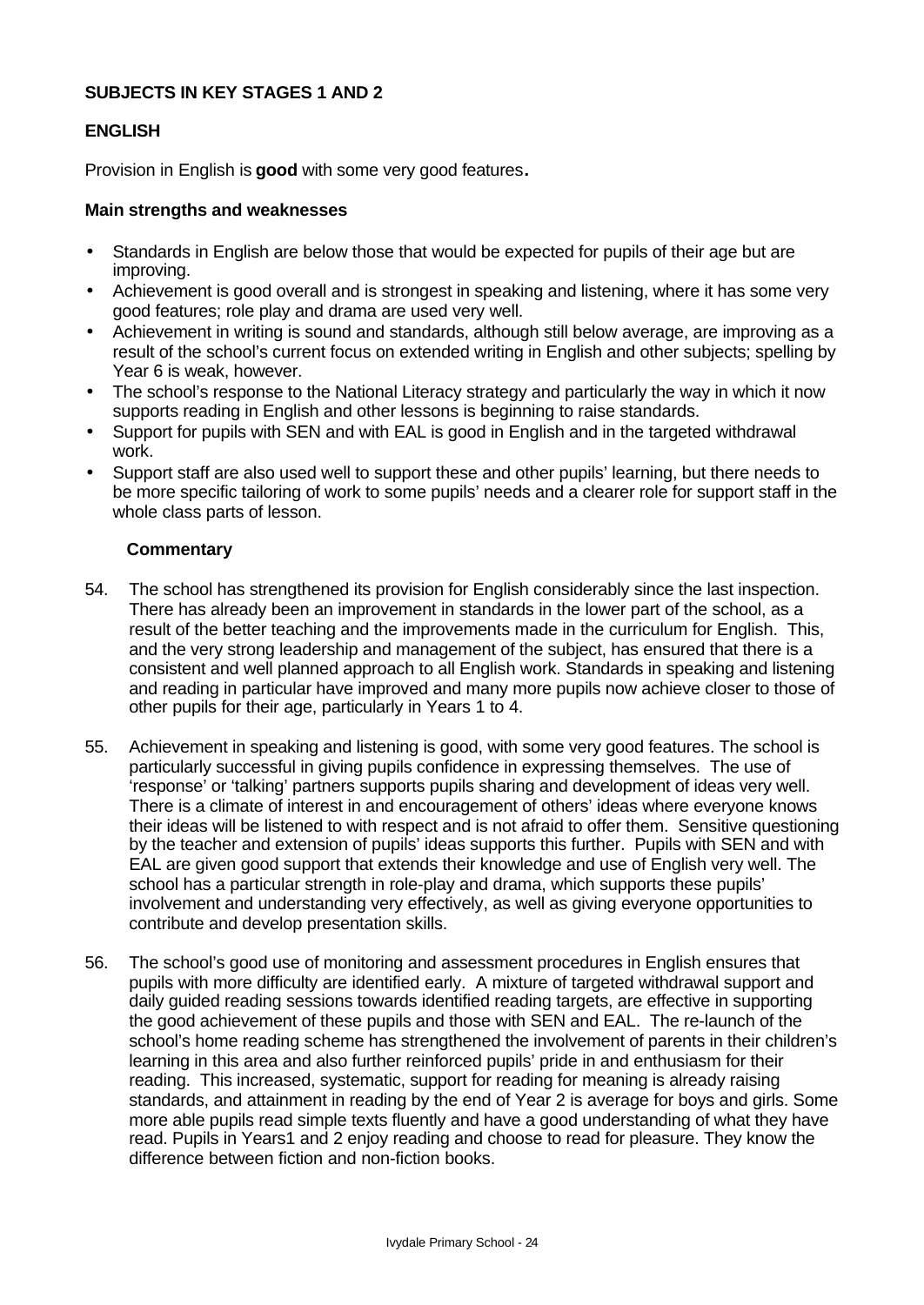- 57. By Years 3 and 4 they understand well how indexes and contents pages work and use simple dictionaries effectively to explore the meanings of words. Year 4 pupils have made good progress in the ways in which they approach unknown words and talk with enthusiasm about the books they have read, including poetry books. By Year 6, standards in reading are average. Most pupils are independent readers, fluent and expressive and discuss their favourite books and authors, such as Jacqueline Wilson and J K Rowling, with enthusiasm.
- 58. Most pupils have a range of ways in which they can approach unfamiliar words and phrases. However, some aspects of phonic work are inconsistently taught; for example, by overexaggerating sounds and this confuses the youngest and less able readers. The school is already addressing this. Similarly, there is no systematic system used for teaching spelling rules. This means that although pupils make sound progress in their writing as they progress thought the school, too many of them still have immature spelling in Year 6 and their progress in this area is unsatisfactory. Attainment in writing is still below that expected for pupils of their age in Years 2 and Years 6, but the school's current focus on writing is beginning to influence this. Some pupils who have been reluctant writers in other schools and reluctant readers now say that they enjoy reading and writing. Most pupils write freely and can write appropriately for different purposes by Year 6. The highest attainers do so using a good range of vocabulary and complex language. Year 2 pupils understand and use capital letters, full stops and question marks and know that they should 'introduce' or set the scene for a story.
- 59. As they progress through the school, most teachers support pupils' independent writing well through such things as planning boxes, lists of synonyms, story starts, interesting phrases and vocabulary. However, while ICT is used to word process final drafts of written work, it could be used more both as a teaching device and to enable less able pupils more independence in writing. In some classes, opportunities are missed to help pupils appreciate the ways in which they could improve their work, although 'marking' through positive comments, encouragement and examples from others' work is very strong.
- 60. Teaching has improved well since the last inspection, is now good overall and sometimes very good. The improved teaching engages pupils' attention very well and is leading to higher achievement. A strong programme of work supports teachers' planning and more systematic and progressive teaching of English. Teachers find interesting and very practical ways of exploring English concepts and the use of role-play, drama and brainstorming captures pupils' imagination and caters for the different groups in classes. Teachers keep careful records of pupils' progress and the information is used particularly well to plan for those with SEN and those for whom English is an additional language. However, they do not always use the information they have in their planning to stretch the highest attaining pupils. Support assistants make very strong contributions to pupils' learning where they have a clearly identified role, such as helping with groups or individuals or stating simply for EAL pupils, what the teacher has explained. However, during some whole class sessions, the role of the assistant is unclear and their time is not used effectively.

#### **Language and literacy across the curriculum**

61. Literacy and speaking and listening are well supported in other subjects, although sometimes too little time is set aside for writing work to be completed. In Years 1 and 2, classrooms and topics are organised to provide very good opportunities for pupils to read and write across a range of subjects. Throughout the school class texts are often linked to topic work in other subjects such as history and word lists, technical vocabulary and worksheets support pupils reading and writing well. However, spelling is not consistently supported in other subjects.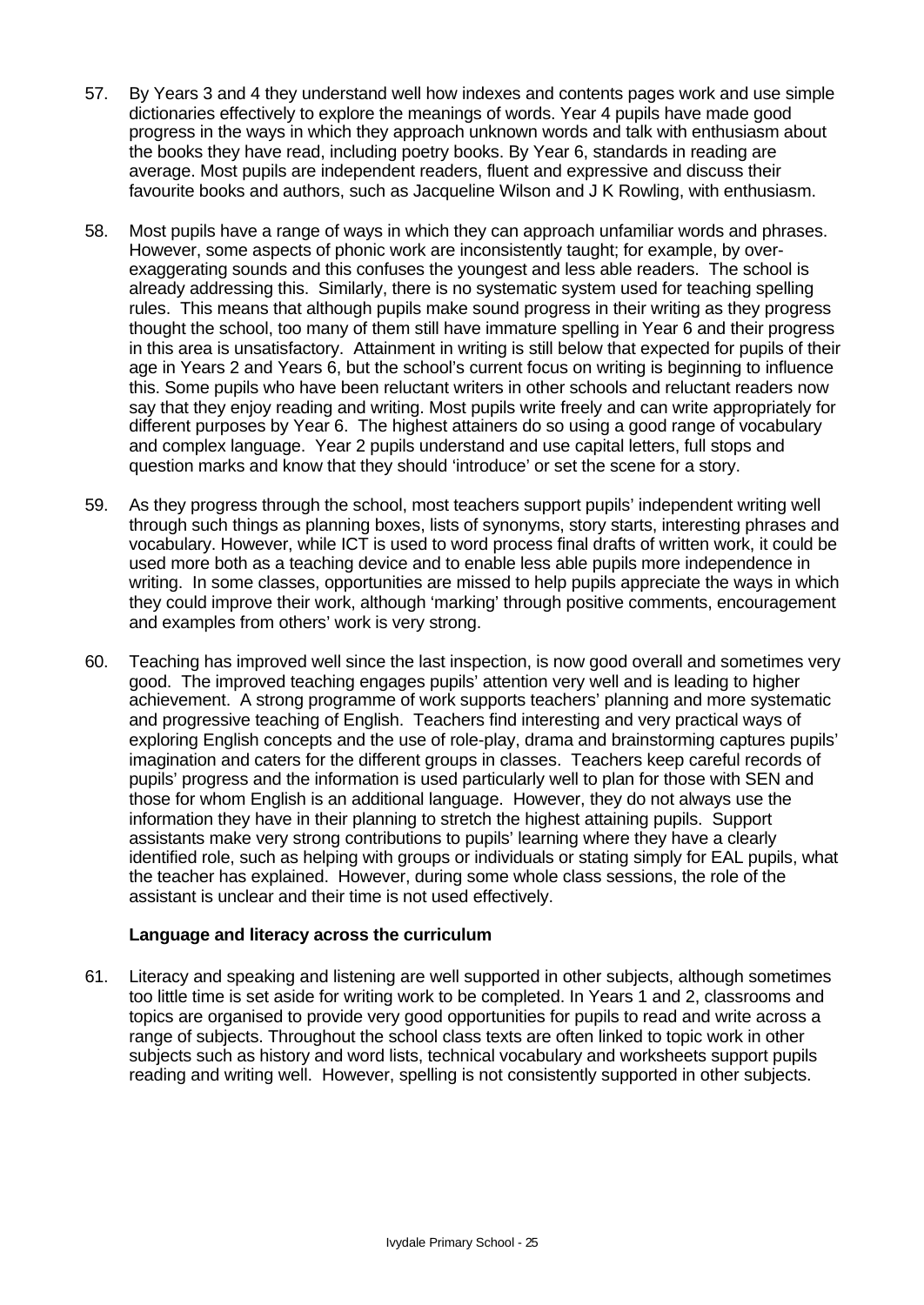# **MATHEMATICS**

Provision in mathematics is **good.**

#### **Main strengths and weaknesses**

- The quality of teaching and learning is good in Years 1 to 6.
- Teaching assistants support pupils well.
- Pupils have very good attitudes to their lessons and work very well together.
- The subject is very well led and managed.
- The use of ICT to support learning in mathematics is weak.
- Very occasionally, teachers move through their lesson too rapidly not always ensuring that all pupils are keeping pace.

- 62. Standards, currently, at the end of Year 2 are near the average while standards at the end of Year 6 are below average. However, this represents a good improvement on the standards that pupils' attained in the 2003 National Curriculum tests. This is because of the school's positive emphasis on ensuring good quality numeracy teaching and on pupils' thorough understanding of what they have learned, especially in applying their knowledge to practical situations. Standards at the end of Year 6 are similar to the position seen in the last inspection but have improved at the end of Year 2. Standards are in fact now improving rapidly and pupils are achieving well by the end of Years 2 and 6. All this represents a particularly good achievement for pupils in Year 6, especially as a considerable number of them have entered the school from other areas, often these being lower attaining pupils. In addition, a number of higher attaining pupils by Year 6 have left, for a variety of reasons, for other schools.
- 63. Another reason for the rapidly improving standards is because of the way teachers use assessment information to plan work closely matched to the needs of pupils. The quality of the planning is a particular strength of the teaching. For example, in a Year 2 lesson on multiplication where the teaching was very good, the teacher had provided a wide range of work in the group session. Higher attaining pupils used shop prices to work out the total cost of a full shopping basket. Other pupils had pictures of 'bugs' where the eyes were worth so much and the legs and antennae a larger amount. Pupils had to work out the total cost of the 'bug'. Lower attaining pupils used cut outs of apples and carrots for more simple additions. This sort of planning is now typical and ensures that all pupils, whatever their ability, progress equally.
- 64. Lessons are well organised, interesting and teachers manage the pupils' behaviour very well. As a result, pupils want to learn, feel challenged by tasks and behave very well. They work hard in lessons and support each other. On occasions, they work independently on tasks and have the confidence to do so well. Very good use is made of teaching assistants to support pupils. For example, in a lesson on fractions for pupils in Year 4, the clear direction given to the teaching assistants enabled lower attaining pupils to be supported well by helping them to fill in squares as a proportion of a whole, or fold paper in half and in thirds. This allowed the class teacher to circulate and work with other groups effectively. As a result, learning was good for all pupils.
- 65. A real strength comes from the teachers' own enthusiasm in teaching mathematics, often linking their work to examples in real life situations. Pupils get excited about numbers and usually enjoy mathematics lessons greatly. Usually, the pace of lessons is rapid; this generates interest and challenges pupils well. On a few rare occasions, teachers go a little too fast, not always ensuring that all pupils have fully understood everything before moving on to the next part of the lesson.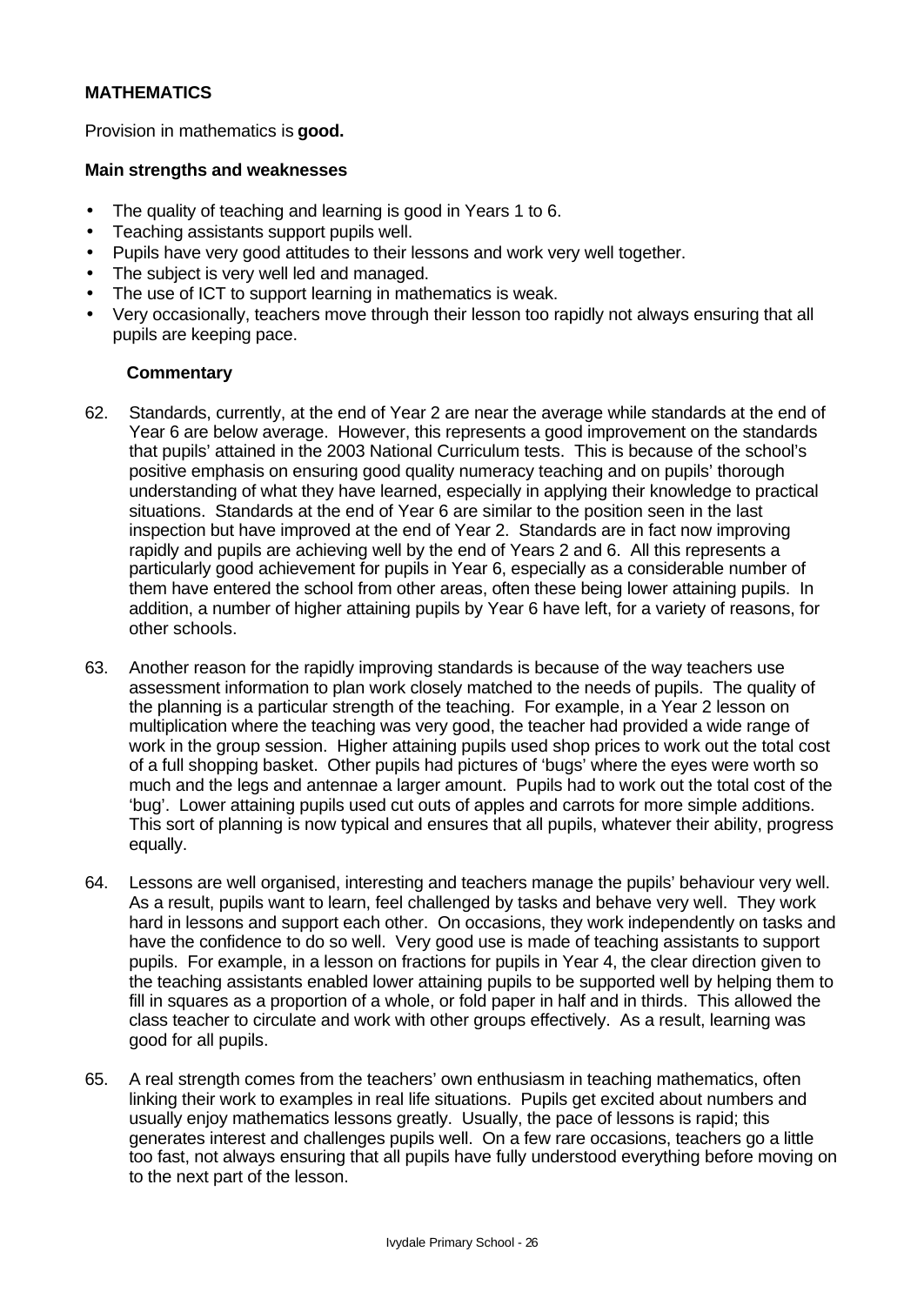- 66. A weakness in mathematics lessons is the lack of the use of computers to support learning. This not only results in missed opportunities to extend mathematical ideas, but also limits opportunities to develop skills further in information and communication technology.
- 67. The co-ordinator leads and manages the subject very well. He has only been at the school a relatively short time but has inspired his colleagues, supported them and led a number of improvements. He is a very good role model for the teaching of mathematics. He has ensured that the elements of the National Numeracy Strategy are being implemented well. He has analysed results from the national tests to target weaknesses in the mathematics curriculum and monitors the subject to ensure that the weaknesses are corrected. The subject action plan is perceptive and clearly shows how the subject is intended to be developed further.

# **Mathematics across the curriculum**

68. Mathematical ideas are used soundly across the curriculum. Both in lessons and in an examination of pupils' work, there were a number of instances seen where mathematics was being used to support learning. For example, measurement takes place in a number of science investigations. In design and technology, pupils cut and measure card to specific lengths, as they make models. However, the use of mathematics to support learning seen in other subjects is limited.

# **SCIENCE**

Provision for science is **satisfactory.**

# **Main strengths and weaknesses**

- Standards are rising; achievement is good in Years 1 and 2 and sound in Year 3 to 6.
- There is good attention to scientific investigation, although older pupils do not always have fully developed skills to organise and plan and investigate.
- Teaching is good overall; however, the outcomes for what pupils are to learn are the same for all groups.
- The co-ordinator is new, although perceptive and has made a good start to improving the subject provision; leadership and management of the subject are sound.

- 69. Standards in science are currently approaching the average for pupils in Year 2 but are below average for those in Year 6. This represents good achievement for the youngest pupils in Years 1 and 2. Teachers' assessments made at the end of 2003 for the pupils in Year 2 indicated their attainment was well below average for those attaining at the expected level (Level 2) and above, although below average for those attaining at the higher level (Level 3).
- 70. Throughout the school pupils receive a good foundation in all aspects of science. This is especially strong in Years 1 and 2. As pupils move through the school they build effectively on what has been learned previously. Some planning does not always result in work for pupils that has a sufficiently practical element, although the co-ordinator is re-organising the units of work so that this is regularly built in. The oldest pupils say they enjoy their science lessons and show reasonable knowledge of scientific ideas. Not all are clear, however, of the key elements of a fair test and need support to talk them through the setting up an investigation. Overall, though, the pupils' achievements are satisfactory in Years 3 to 6.
- 71. In the 2002 National Curriculum tests, most of the Year 6 pupils attained Level 3 (below the expected level) whereas in the 2003 test the majority gained Level 4 (the expected level). This is a good improvement. Considerable mobility affects the pupils in Years 3 to 6. Some enter the school with no previous experience of the National Curriculum and it is often the higher attaining pupils who leave towards the end of their time in school. This is often the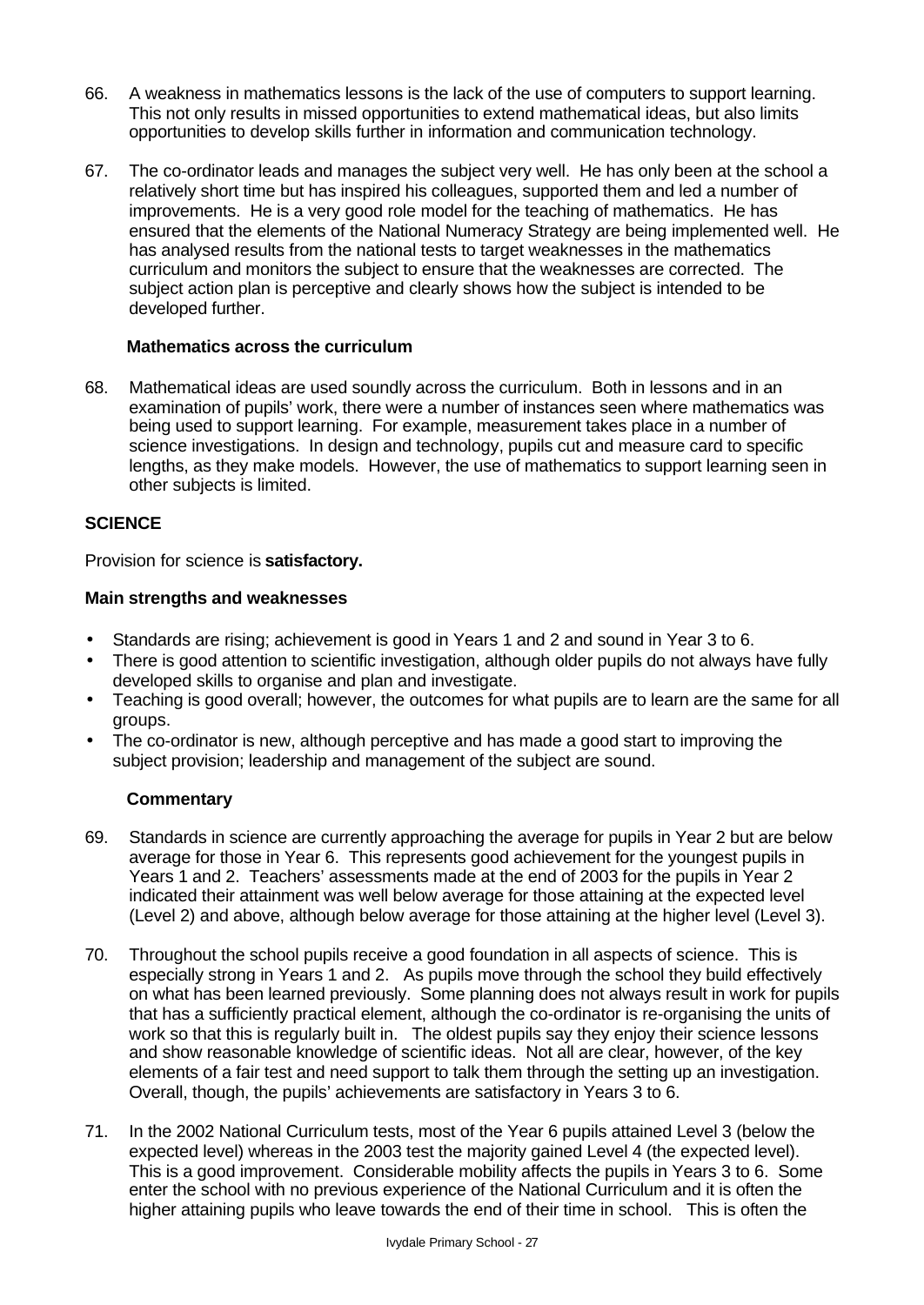reason why pupils do not reach the higher National Curriculum level in their science test at the end of Year 6. In comparison with the 2002 test, however, the percentage of pupils attaining the higher level in 2003 rose significantly, although this was still well below average.

- 72. The quality of teaching and learning is good overall. Teachers are very enthusiastic about the subject and make it interesting for the pupils. They are committed to providing as much practical work as possible so that pupils are inspired and motivated. As a result, the pupils are keen to learn and make good efforts to complete their work. Good attention to key scientific vocabulary and to scientific ideas is helping pupils understand the reasons why things happen in an investigation and what the effects would be if factors were changed. This is particularly strong in Years 1 and 2. Occasionally, not enough is done to help pupils understand the relevance of what they are learning to practical scientific situations. For instance, in a lesson on testing the absorbency of materials, Year 5 pupils did not always appreciate the link between this and waterproof clothes.
- 73. Some work for older pupils shows that pupils do not always provide full explanations as to why things happen in their investigations. Teachers do, however, insist that pupils provide these when work is assessed. Marking is perceptive, supportive and helps pupils to generally improve. Teachers' planning shows that work is practically planned to meet the needs and interests of the different group of pupils in the classes, although the outcomes for what the pupils will learn are identified as being the same for all. Teachers talked with clearly have a view of what they want different pupils to achieve, although they do not specifically identify this is in their planning. This would help to make assessment sharper, as well as tailor the work even more finely for pupils. Class teachers give good support to pupils with special educational needs and those with English as an additional language. Consequently, they make the same progress as other pupils.
- 74. The subject has suffered in the recent past from the absence of the co-ordinator. A new and enthusiastic co-ordinator has now been appointed. She has a very clear picture of the strengths and weaknesses of the subject and what needs to be done to improve things further. She is supported well by senior staff and the local education adviser. Recent changes (such as the strong emphasis on scientific investigation and assessment of the skills needed by pupils) and improvements in the provision for science in the junior department generally, however, have yet to fully impact on the oldest of pupils. Reasonable headway is being made currently, although ICT is used insufficiently to support learning. Improvement since the last inspection is sound and achievement and standards have improved.

#### **INFORMATION AND COMMUNICATION TECHNOLOGY**

Provision in ICT is **good.**

#### **Main strengths and weaknesses**

- The skills, knowledge and understanding of pupils in Years 2 and 6 are in line with what is expected for the pupils' ages and for some aspects are slightly better; pupils make good progress overall and achieve well.
- Pupils' respond to using computers with enthusiasm; they remain very well focused on the activities they undertake.
- Teachers' knowledge of what they are teaching is good overall.
- The subject is enthusiastically and well co-ordinated by a skilled specialist.
- Computers are not sufficiently used to support learning in other subjects, although opportunities are increasing.
- Despite a considerable increase, there are too few computers for the number of pupils in the school.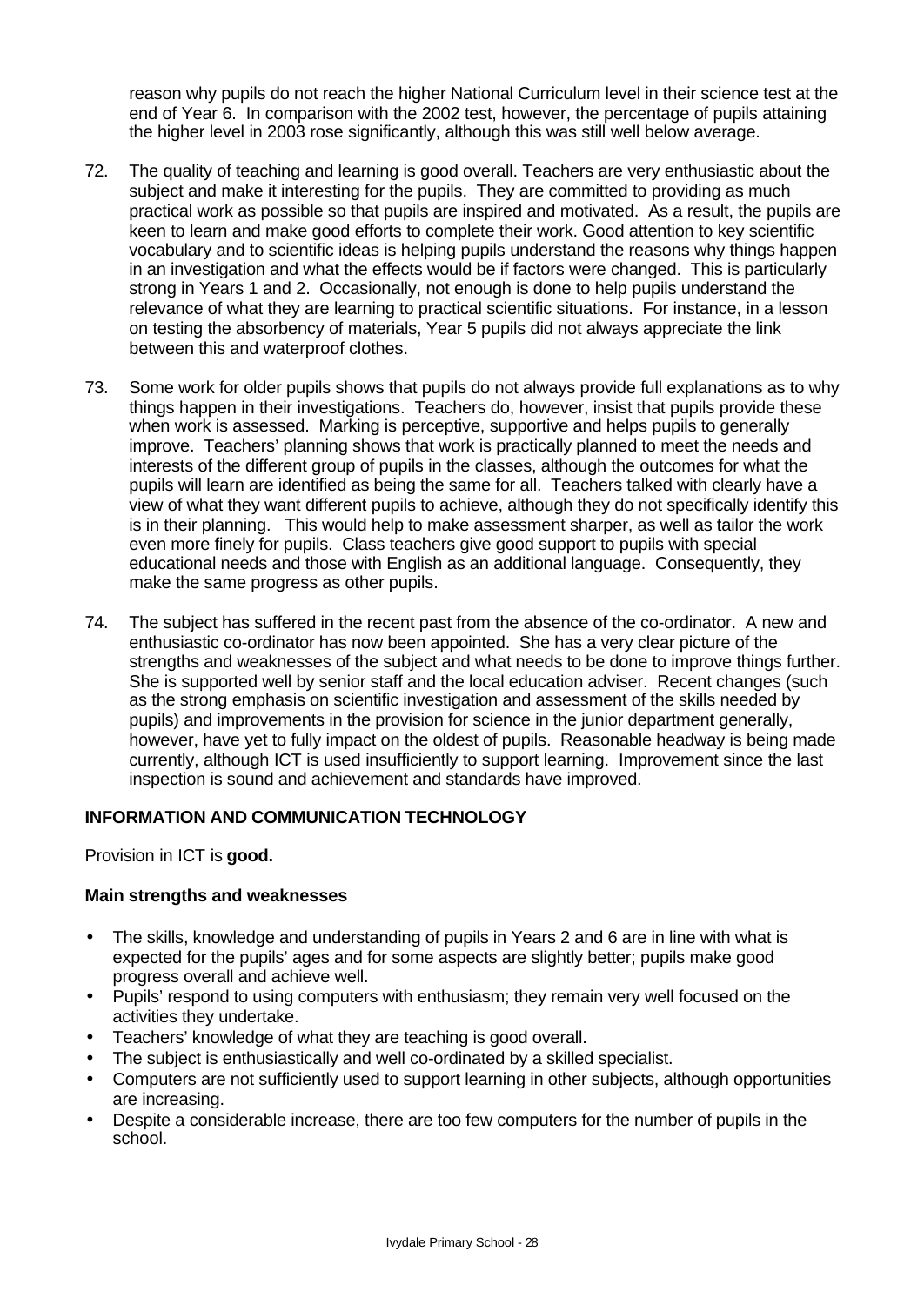# **Commentary**

- 75. There has been good improvement in the provision since the last inspection. The enthusiastic and competent co-ordinator has ensured that the new National Curriculum programme of study has been introduced and responded to well. A good range of planned opportunities enables pupils to use ICT in practical ways. This has helped the older pupils in particular gain a good sense of the applications that ICT is useful for and how to present information in a way that interests and involves the user.
- 76. Pupils' standards in ICT are in line with the expectations for their age at Year 2 and Year 6 overall. This is because of systematic and generally knowledgeable teaching as well as the programme of work which builds well on what pupils have learned previously. Pupils make good progress and achieve well from their starting points. Teaching is generally strong throughout the school and teaching assistants support pupils very well. Occasionally, however, it is only satisfactory. This is because of teacher's lack of knowledge of the ways to present ideas in ICT in a challenging and interesting way.
- 77. In graphics and word processing work the pupils' skills in Year 2 are approaching the higher level for their age. The particularly expert teaching they receive results in them working very hard and productively and really trying to get things right. This was seen in a lesson where the pupils very successfully and skilfully used line tools to create parallel lines and colour fill designs in the style of the artist Mondrian. They studied the original designs carefully and the teacher also reinforced the idea that parallel lines never cross each other. Pupils in Year 6 were seen confidently designing sequences of pages for a *PowerPoint* presentation using a wide range of techniques, including animation. Their attainment is approaching the higher levels, especially the way in which is their critical appraisal of the use of ICT is improving. Teachers are careful to ensure pupils understand the correct terms used in their work; the strong emphasis on vocabulary is paying dividends in the way pupils use the language and understand what they are doing.
- 78. The school's ICT resources have increased enormously, giving pupils greater access to computers to practise their skills; however, resources are still below the level of what they should be. Considerable investment, representing the school's high level of commitment to ICT, has already been made, but the co-ordinator recognises that more needs to be allocated in order to reach the national targets for the numbers of computers set for the size of the school. Despite ventilation being limited, computers screens too high for the youngest pupils and pupils having little space to place any paper documents, the pupils persevere because they want to please and they want to succeed. Pupils' ability to work collaboratively is very good because this is emphasised and promoted very strongly by staff. The teachers provide good quality demonstrations so that pupils can model their responses on the teachers' ideas but a weakness is that this is done on a small monitor, which makes it difficult for all to see. There is no multimedia projector, although this and an interactive whiteboard have been ordered recently.
- 79. The subject is very well led and managed and planning for development is thorough, detailed and very well thought out. The co-ordinator's role is very clear and she has a good strategic long-term plan for the subject. Finances for the subject are managed very well. Much thought has gone into planning the pupils' work and how to maximise their opportunities in ICT lessons. Teaching is monitored well and support and guidance to staff are provided, as a result.

#### **Information and communication technology across the curriculum**

80. Computers are beginning to be used to support pupils' learning in other subjects, such as through the use of the Internet in religious education and history. Overall, however, such use is limited.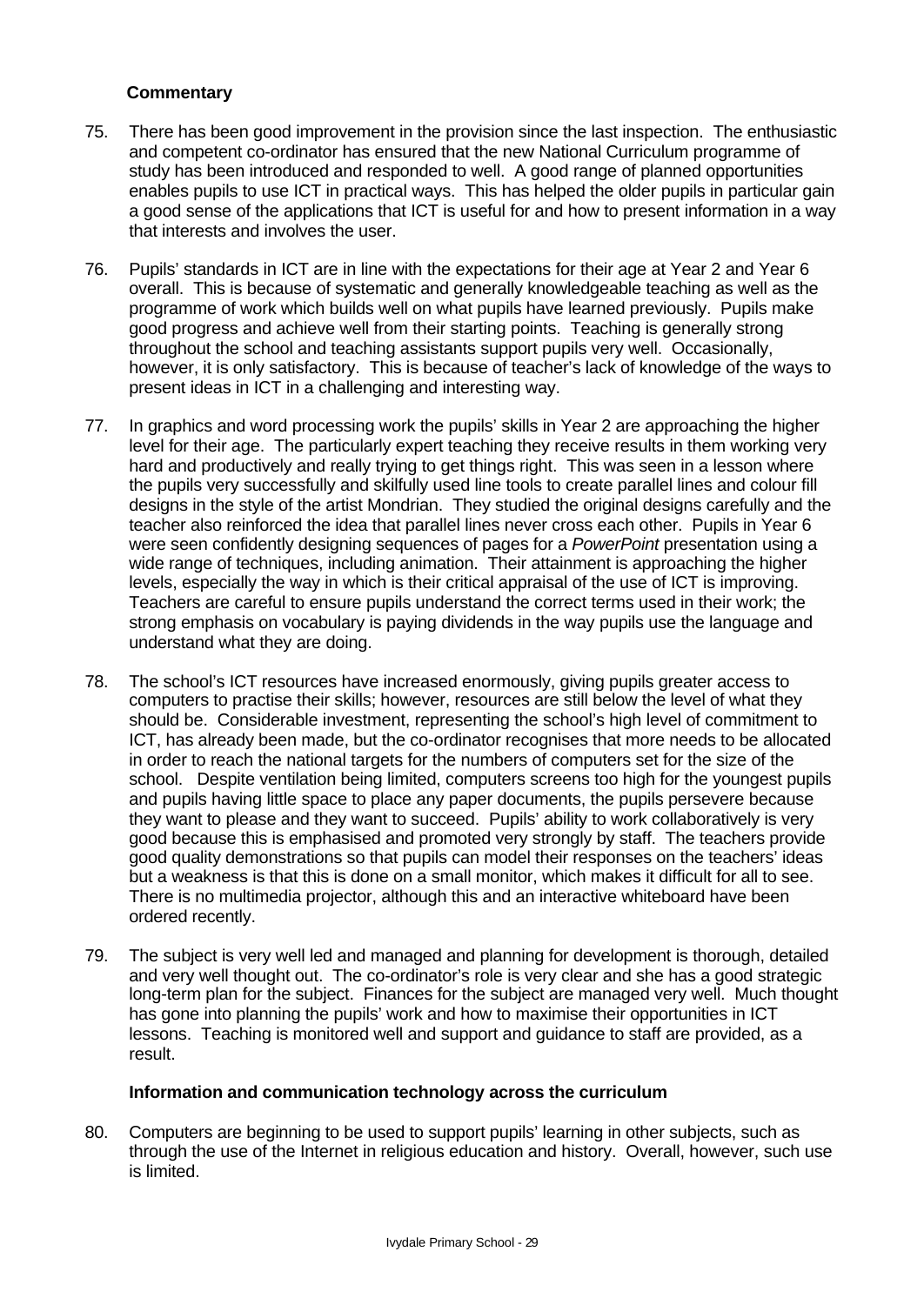#### **HUMANITIES**

- 81. As only two lessons could be seen in history and no lessons were seen in geography both subjects are unable to be reported in full. Discussions with pupils, teachers, the subject coordinators and scrutiny of pupil work and teachers' and pupil records support the judgements that are made. It is not possible, because of the few lessons seen, to make a judgement on teaching and learning in lessons in history and geography.
- 82. Scrutiny of pupils' work and discussions with pupils reveals that their achievement in history and geography is at least satisfactory. Pupils in Year 2 study history through their topic work and stories about the lives of famous people and know, for instance about the great Fire of London, the way that it started and the Monument that was subsequently erected. They explain in detail, using appropriate terms, how they made a plan of an area and that it resembles a map. By Year 6 pupils explain about triangulation in relation to The Slave Trade, and know which countries took part and why as well as stating where they are located. Some use appropriate geographical terms in relation to weather and temperature and explain about environmental pollutants. They recall simple facts in relation to mountains and rivers and aspects of geography and history that they have recently studied, such as about a mill owner's life. In the Year 5 lesson observed in history (where teaching and learning was satisfactory), however, pupils' knowledge of Egyptian society was limited for their age, although they were keen to explore and research facts. The activities devised supported their literacy skills well and pupils' work confirmed many opportunities in history and geography for the application and further development of their literacy skills. In a Year 6 history lesson where the teaching was excellent, the subject content on the life of a 'poor child' made a significant contribution to pupils' personal development as well as historical understanding of Victorian times. The atmosphere created through the enthusiastic teaching fired pupils' imagination and encouraged all to contribute. Their ideas showed considerable empathy for the plight of the poor. Also through very well designed activities and very good support for historical vocabulary, pupils gained considerable knowledge about key features of life for the poor in Victorian Britain as well as improving their literacy skills.
- 83. Both subjects have relatively new co-ordinators who overview planning, have devised appropriate development plans and lead and manage the subject satisfactorily. There is a sound whole school curriculum plan, based on nationally produced materials. Language, literacy and ICT skills are well promoted within history and geography, especially through researching topics and the use of the Internet. Assessment and monitoring of progress are satisfactory and the co-ordinators are building up records of which elements of work are most successful, and why. The school recognises it now needs to tie in pupils' assessments, in relation to units of work covered, more regularly to National Curriculum assessments, so that judgements about pupils' progress over time can be made even more effectively. The curriculum in history and geography is further strengthened by the school's very effective use of the local and regional amenities and environment. For example, a Year 4 residential visit enabled a rivers topic to be developed in a very practical and relevant way and a visit to a 'Ragged School' helped pupils to explore issues in relation to Victorian England well. Pupils recall these and other visits with enthusiasm, taking pride in recalling terms and events. They say that they enjoy history because of the interesting things that their teachers tell them and find for them to do. The school is particularly good at using the creative arts to support pupils' understanding of geography and history and to link their learning across subjects and themes. Drama, music, story telling and role play are used very well to support pupils' understanding of other cultures and of historical events and history and geography themselves make a strong contribution to pupils' understanding of spiritual, moral, social and cultural issues and to their development in these areas.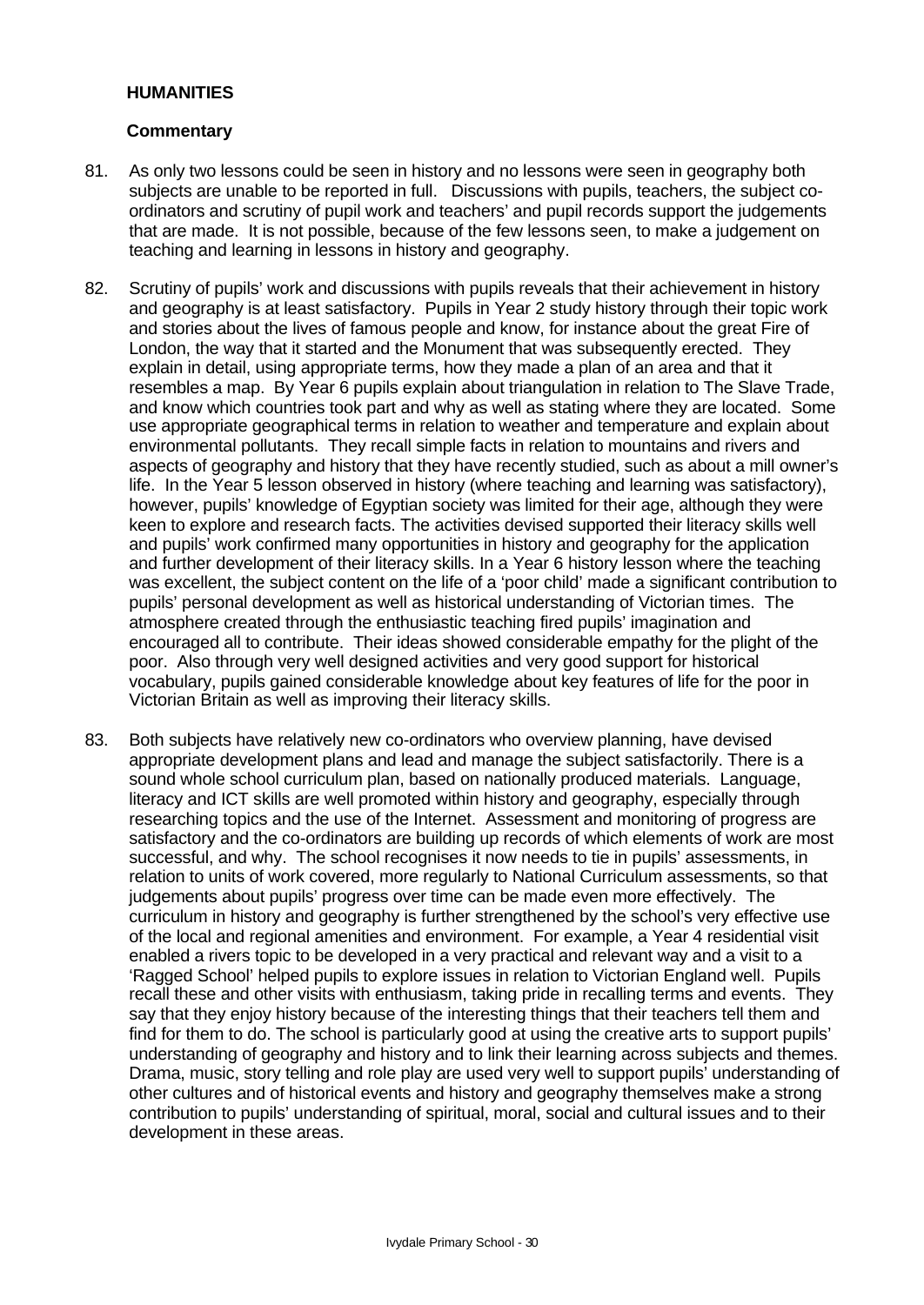# **Religious education**

Provision in religious education is **satisfactory** and is soundly planned in accordance with the local authority's agreed syllabus.

#### **Main strengths and weaknesses**

- The school has developed a new and good scheme of work.
- Debate and good discussions often form a strong part in religious education lessons and contribute greatly to pupils' understanding of other religions and their own feelings and beliefs.
- The newly appointed subject co-ordinator for religious education has been absent from school through illness; because of this, there has been little monitoring of the provision.

# **Commentary**

- 84. Standards in religious education are average and in line with what they should be at the end of Years 2 and 6. Pupils achieve soundly. This is a good improvement on the standards attained in the last inspection. The main reason for this improvement is a strengthening of the teaching (now sound with good features), very good relationships and the production of a good scheme of work. This incorporates the best elements from local and nationally approved syllabuses. This ensures that all the main elements of the subject are covered over a two-year rolling programme. The main world religions, such as Buddhism, Islam, Christianity, Hinduism, Sikhism and Judaism are planned for well. In addition, these religions are taught with understanding and reverence. For example, in a Year 2 lesson where the teaching was very good, the teacher was referring to the things that are important and sacred to Muslims, such as the Qu'ran, the Mosque and fasting during the festival of Ramadan. She spoke respectfully and quietly, using a good range of artefacts. Pupils who were sitting in a circle, asked sensible questions and realised how important the religious artefacts were. This led on to the pupils referring to things in their own lives that were considered special, like 'a secret place' or spending time at grandmas' house. This deeply moving lesson ensured that pupils were thankful for the lovely things in their own lives.
- 85. Discussion and debate formed an important part of all the lessons seen during the inspection. Strong support for pupils' literacy skills was apparent and as well as the promotion of their speaking and listening skills. Pupils have very good relationships with each other and their teachers and this ensures they can carry on a conversation with each other or with their teacher about quite sensitive subjects, effectively and in a sensible fashion. The subject makes a good contribution to pupils' personal, social and health education and citizenship.
- 86. Subject co-ordination is at present, weak, as the newly appointed co-ordinator has been ill and away from school since his appointment. Little monitoring or evaluation of the subject is carried out at present, therefore. However, the work undertaken previously, ensuring the curriculum for religious education is well planned, links with plans for PSHE and supports pupils' personal development generally, and is helping maintain the subject's status.

# **CREATIVE, AESTHETIC, PRACTICAL AND PHYSICAL SUBJECTS**

There was not enough evidence to report on art and design, design and technology and physical education in full. Design and technology was not taught at the time of the inspection, although it is at other times throughout the year. These subjects, therefore, have been sampled. Music is reported in full. The curriculum in the creative, aesthetic practical and physical subjects makes a very significant contribution to pupils' education and personal development.

The school very strongly links features of art, music, dance and drama to provide an 'integrated' approach to pupils' creative and aesthetic opportunities and understanding.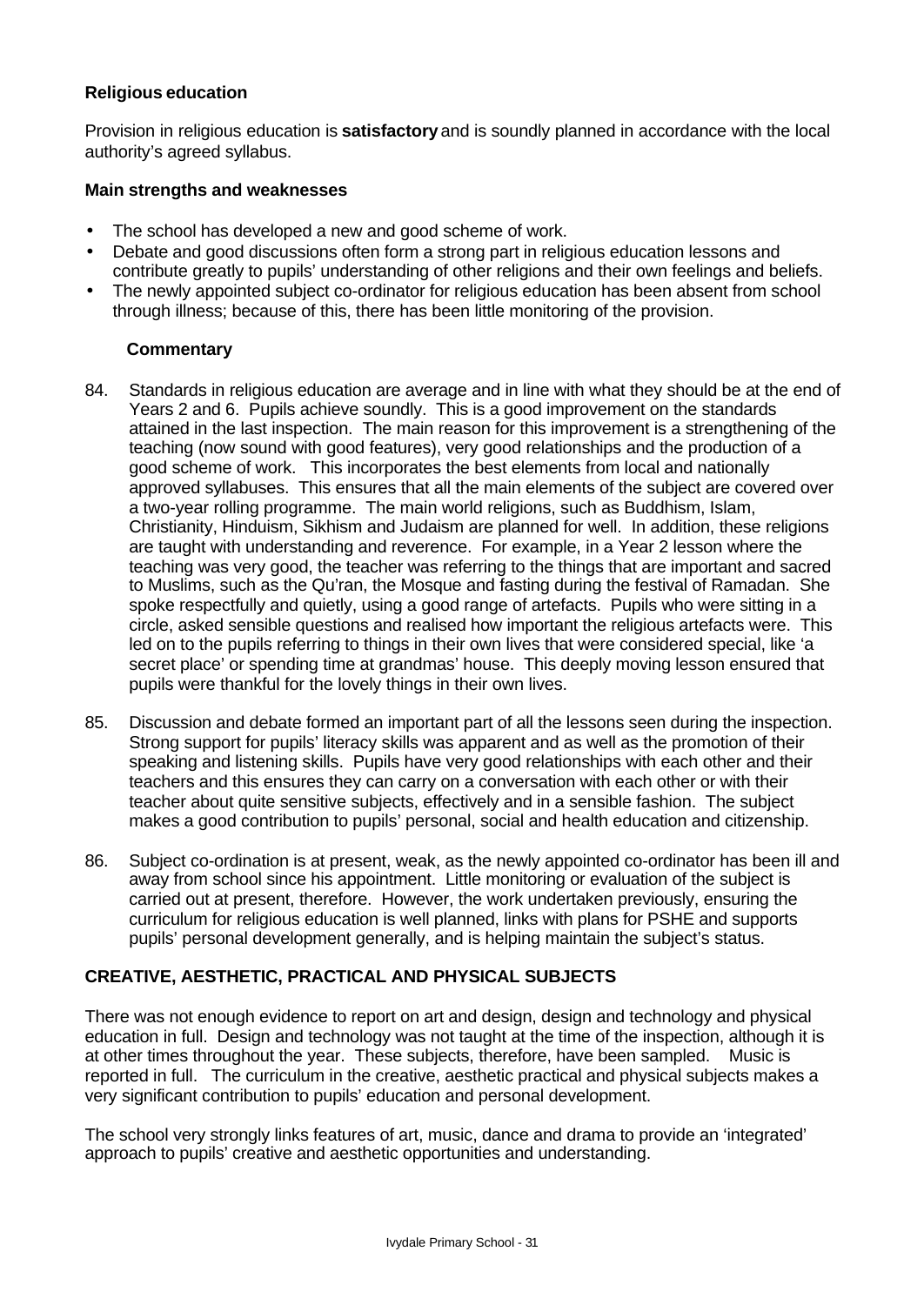The work undertaken by pupils has resulted in displays and high quality performances by pupils for a wider audience in assemblies and Christmas and summer term celebrations. Evidence from assemblies, lessons and recorded school performances, indicates that the pupils very strongly develop creative awareness, aesthetic appreciation of music, songs and poetry as well as rhythmic movement derived from dance.

# **Art and design and design and technology**

# **Commentary**

- 87. Standards in art are well above those expected for pupils' ages at Year 2 and Year 6 and the pupils' achievement is very good. The high quality portfolios of pupils' show very good talent and considerable attention to observation of form. Displays of pupils' work demonstrate how the pupils use a wide range of material, both in their two dimensional and three-dimensional work. From the earliest stage pupils examine artist's work, such as Kandinsky, and model their own ideas on their styles. Ideas are inspired from a wide range of cultural traditions and the subject makes a significant contribution to pupils' spiritual, moral, social and cultural development. Older pupils show a very good grasp of perspective, appreciation of texture and use of imagery. A strong feature is pupils' critical awareness of what they have produced and their accurate use evaluative language.
- 88. The very good influence of the enthusiastic art co-ordinator and the 'visiting' artist (who also based at the school) is considerable and this provides much motivation and inspires pupils' artistic talents. An 'arts week' provides a very good opportunity for pupils to integrate art activities with ideas from other subjects and a variety of workshops and clubs, such as photography, printing and mosaics, occur throughout the year, supporting very well the development of pupils' skills.
- 89. It is not possible to make a judgement on pupils' standards or achievement in design and technology. There was no teaching seen, although some aspects of other subject taught contained elements of design and technology, such as in a science lesson for Year 2 pupils on the property of light. Pupils' cutting, sticking and design skills were clearly in line with those expected for their age. The co-ordinator is new to the post and has had the opportunity to 'shadow' the previous co-ordinator and continue the development plan already prepared. She has not got a full overview of provision and standards, as yet, but has a satisfactory plan to address this.

#### **Music**

Provision in music is **excellent**.

#### **Main strengths and weaknesses**

- Music is a significant strength of the school; the 'creative ethos' permeates the whole of school life and makes a very strong contribution to pupils' personal development.
- The work of the co-ordinator is excellent and she works exceptionally hard to ensure that the teaching is of very good quality and that the school reaches high standards in music.
- Instrumental tuition makes a significant contribution to pupils' learning.

#### **Commentary**

90. The reason why standards are so high is that the school's commitment to music, and the related performing and creative arts, is very strong. Part of the school's aims is to ensure that pupils have a wide range of opportunity to achieve in ways, which are in addition to their academic achievement; the school is very successful in achieving this goal. In this way, music enables pupils with special educational needs to also achieve very well. Pupils are very well included; for instance, a pupil with autism was supported in a Year 4 lesson to improve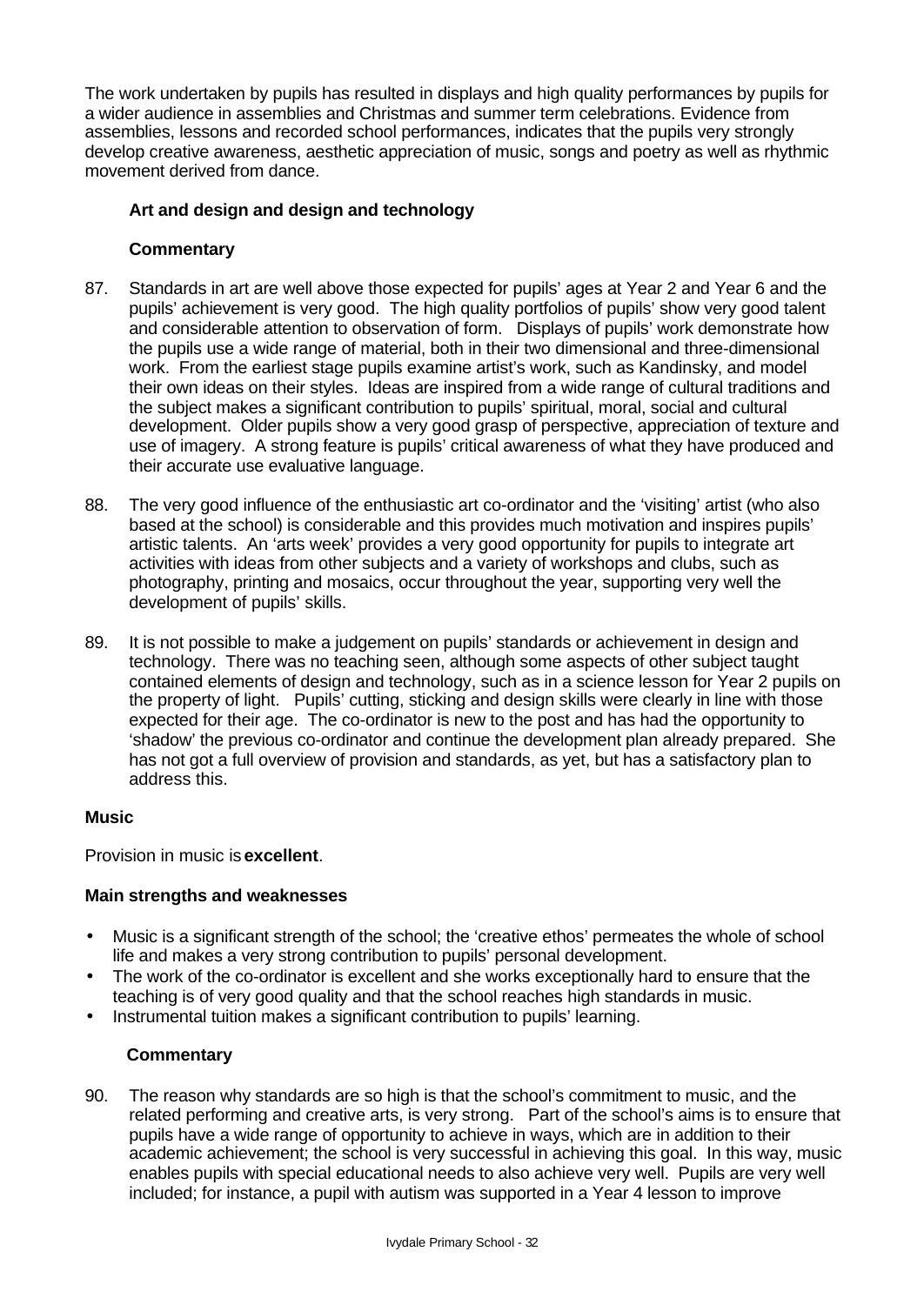considerably the dynamics and the timing of rhythmic patterns when playing the recorder. Music tuition is central to creative aspects of the school's work and much time, effort and expertise has been put into building a provision, which is quite exceptional.

- 91. The co-ordinator has a high degree of musical expertise and directs the work of the school excellently. There is a very strong working relationship with other co-ordinators, such as with those for art and physical education; this results in the very good benefits gained from bringing together a wide variety of elements in creative performance. There is a very clear plan for the development of the subject and the co-ordinator's infectious enthusiasm inspires pupils and staff alike. She is strongly supportive of staff, especially as for some, this is an area where they do not have specialist knowledge. Teachers appreciate the help they are given and the time set aside for this is used for monitoring as well as support. Her support and guidance certainly pays off and in one lesson seen the expectation and challenge for Year 6 pupils extended their knowledge of *ostinato* melody very well.
- 92. Often through personal knowledge or contact of the co-ordinator, a vast range of high quality instrumental teachers (for instance for drumming, guitar, piano, and violin) has been engaged to teach in the school. This, together with the teaching by school staff, is of very good quality. Their knowledge of the subject in most parts is excellent and the methods they use to teach, inspire and involve pupils' very well. They make considerable demands on pupils but pupils rise to the challenge very well. From the very beginning of a child's entry into school musical experiences are promoted very well and some of the youngest pupils achieve very well in their performance skills. The take up by pupils is considerable and parents value and see this is a very important part of school life. In addition, parental support, often at lunchtime or after school, is high. From those, for instance in Reception learning African drumming, to the Year 5 and 6 pupils in the school's steel pan band, the enthusiasm and commitment of pupils is highly apparent. Pupils' musical skills, knowledge and understanding are well above what is expected for their ages throughout the school, and their achievements are excellent. They excel in many areas such as instrumental awareness and performance, listening and appraising, and sight reading of standard musical notation. Pupils sing tunefully, especially the youngest pupils. Recordings of performances, such as the 'Wizard of Odd' show that older pupils also sing highly melodically and with exceptional confidence. The needs and talents of the most able pupils are recognised and planned for very well. Financial planning for the subject is very strong. Overall, there has been good improvement in provision since the last inspection.

# **Physical education**

- 93. It is not possible to report on this subject in detail. Only one lesson of physical education was seen during the inspection and this was very strongly taught by a visiting gymnastic expert. However, teachers' records show that standards in swimming are average, as a majority of pupils are able to swim 25 metres; all areas of the physical education curriculum are planned and time allocation to each is well balanced. The subject is very well enhanced by competitions with other schools in football and netball and outside visits to the Oval Ground to take part in after-school cricket. There are after-school clubs in a number of sports. For example, hockey, tag rugby, tennis, basketball and netball. The residential visit by Year 4 incorporated competitive orienteering and this is also carried out in the local Dulwich Park.
- 94. The subject is soundly led and managed. The co-ordinator has a clear plan for improving provision, which includes upgrading the playground facilities and extending sport and competitions outside school time. He has checked the balance of time for each element of the subject and has applied for the national *Activemark* award*.* The checking of teachers' planning and the monitoring of teaching has yet to undertaken, however, but are planned. Good use is made of external specialist staff to support the development of pupils' skills. The school's resources, especially the large indoor spaces for lessons, are good.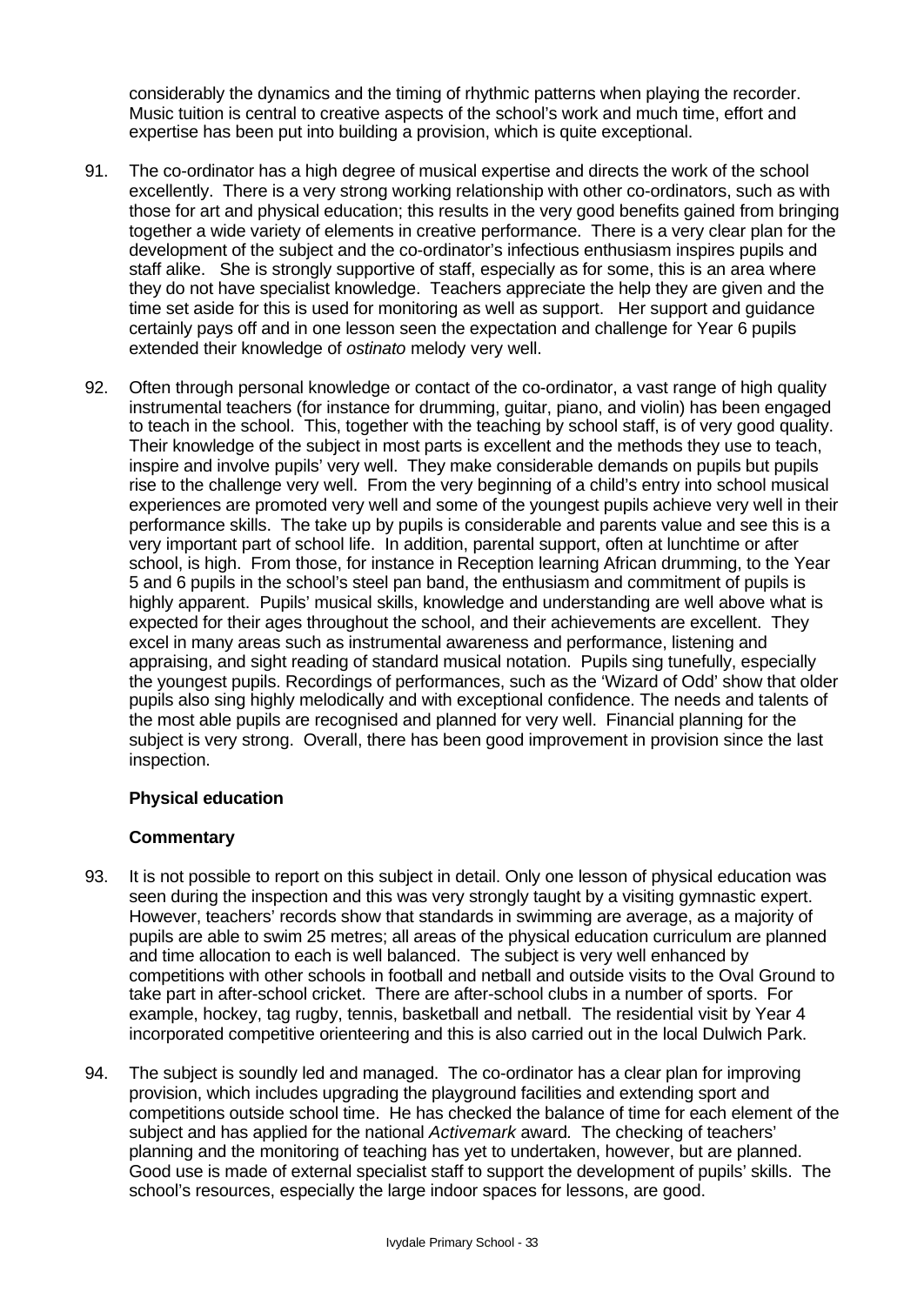# **PERSONAL, SOCIAL AND HEALTH EDUCATION AND CITIZENSHIP**

Provision in personal, social and health education and citizenship is **good.**

#### **Main strengths and weaknesses**

- Good achievement is the result of good and often very good teaching.
- The school council operates with responsibility and maturity.
- The school's curriculum overall provides good opportunities for developing PSHE.
- Classroom 'circle times' are effective.
- The school has yet to produce a comprehensive scheme of work for this area.

- 95. Pupils' achieve well. The ethos of strong care and concern for the individual support pupils' understanding well. Its sensitive approach to pupils and the very good personal knowledge have of pupils (in spite of high levels of mobility) helps staff to build on pupils' previous knowledge, skills and understanding.
- 96. Members of the school council are diligent in sounding the opinions of the classes that they represent. They are beginning to have a real influence on the work of the school. The very good quality assemblies consider themes that influence strongly pupils' spiritual, moral, social and cultural development. Although the school has still to prepare a detailed scheme of work, which includes citizenship, all classes have special lessons each week where they consider issues related to their lives and to the lives of others. In addition, many lessons have ideas and themes (such as in history and geography) that promote well pupils' personal development and understanding of citizenship. At times, the planning may also focus on key themes and events, which need to raise pupils' awareness and deal with problems that may be arising. This approach, for instance, has been successful in dealing with bullying.
- 97. The teaching in PSHE lessons is good overall and in three of the five lessons seen the teaching was of high quality. Lessons are planned very well taking the needs and abilities of the different groups into account, and especially their level of maturity and previous knowledge. For example, pupils in Year 6 were observed discussing and debating issues related to exercise, food, hygiene and healthy living. The knowledge and understanding demonstrated by the teacher, linked with his very good motivating relationship he had with the pupils, ensured that pupils were able to discuss quite sensitive issues in an atmosphere of confidence. This is typical of the school's approach to personal issues and the teachers' genuine attitude of care, support and interest they give to all pupils in the school. These lessons, together with assemblies and special subject weeks, like the drug awareness week, contribute greatly to pupils' understanding of PSHE and citizenship.
- 98. The leadership and management of the subject are satisfactory. There is a clear recognition that the planning for the subject needs to be formalised and that even the good links that are made with other subjects could even further strengthen the PSHE provision. The coordinator's analysis of the provision is that PSHE needs to be even more 'high profile' and is actively working towards this. The learning mentor makes a good contribution to PSHE and particularly in relation to fostering and supporting pupils' personal development. The work of the groups (such as the Ivy Angels, the school council and the 'buddies') and the way the pupils are chosen for their responsibilities.